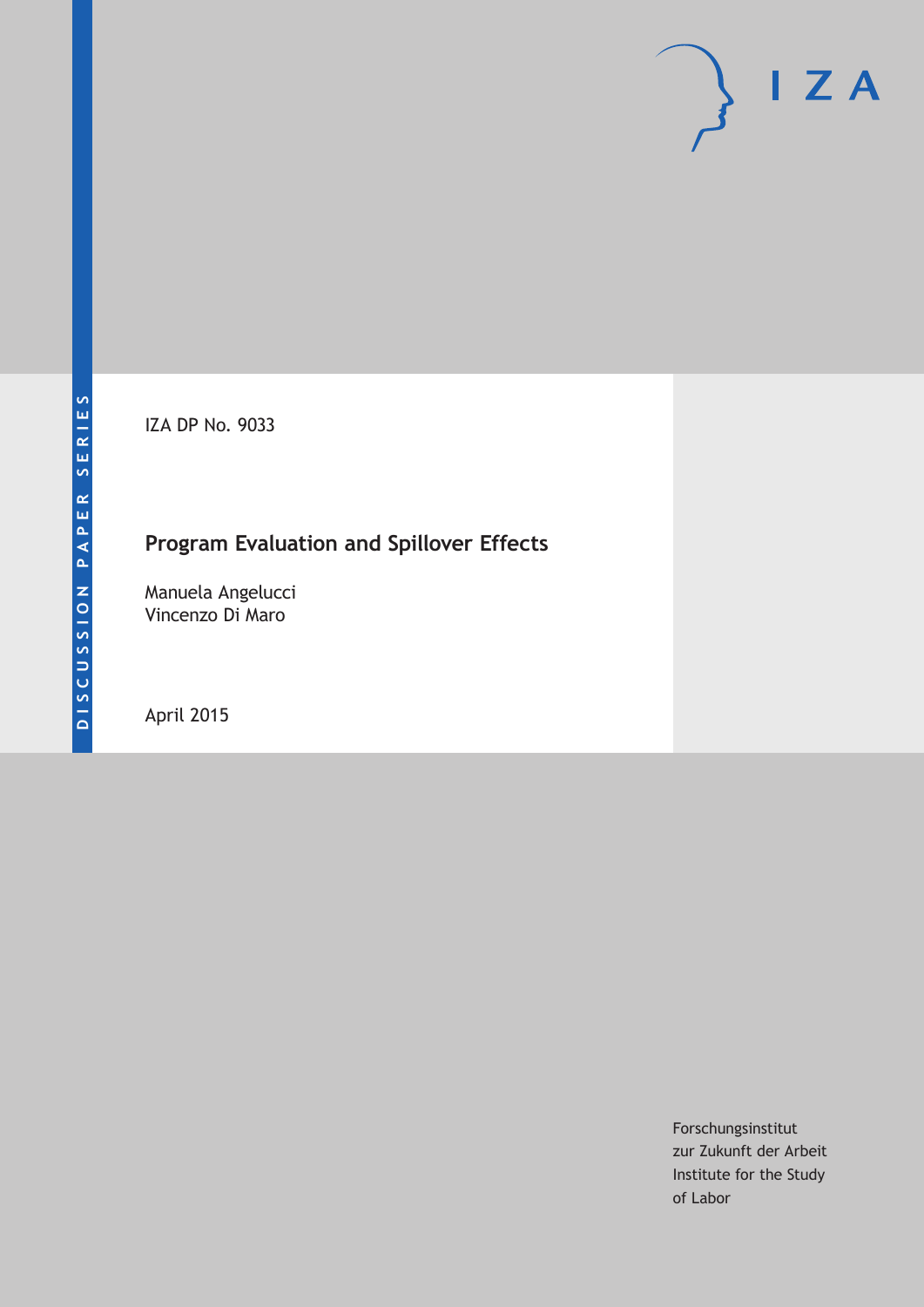# **Program Evaluation and Spillover Effects**

## **Manuela Angelucci**

*University of Michigan and IZA*

### **Vincenzo Di Maro**

*World Bank*

## Discussion Paper No. 9033 April 2015

IZA

P.O. Box 7240 53072 Bonn Germany

Phone: +49-228-3894-0 Fax: +49-228-3894-180 E-mail: iza@iza.org

Any opinions expressed here are those of the author(s) and not those of IZA. Research published in this series may include views on policy, but the institute itself takes no institutional policy positions. The IZA research network is committed to the IZA Guiding Principles of Research Integrity.

The Institute for the Study of Labor (IZA) in Bonn is a local and virtual international research center and a place of communication between science, politics and business. IZA is an independent nonprofit organization supported by Deutsche Post Foundation. The center is associated with the University of Bonn and offers a stimulating research environment through its international network, workshops and conferences, data service, project support, research visits and doctoral program. IZA engages in (i) original and internationally competitive research in all fields of labor economics, (ii) development of policy concepts, and (iii) dissemination of research results and concepts to the interested public.

<span id="page-1-0"></span>IZA Discussion Papers often represent preliminary work and are circulated to encourage discussion. Citation of such a paper should account for its provisional character. A revised version may be available directly from the author.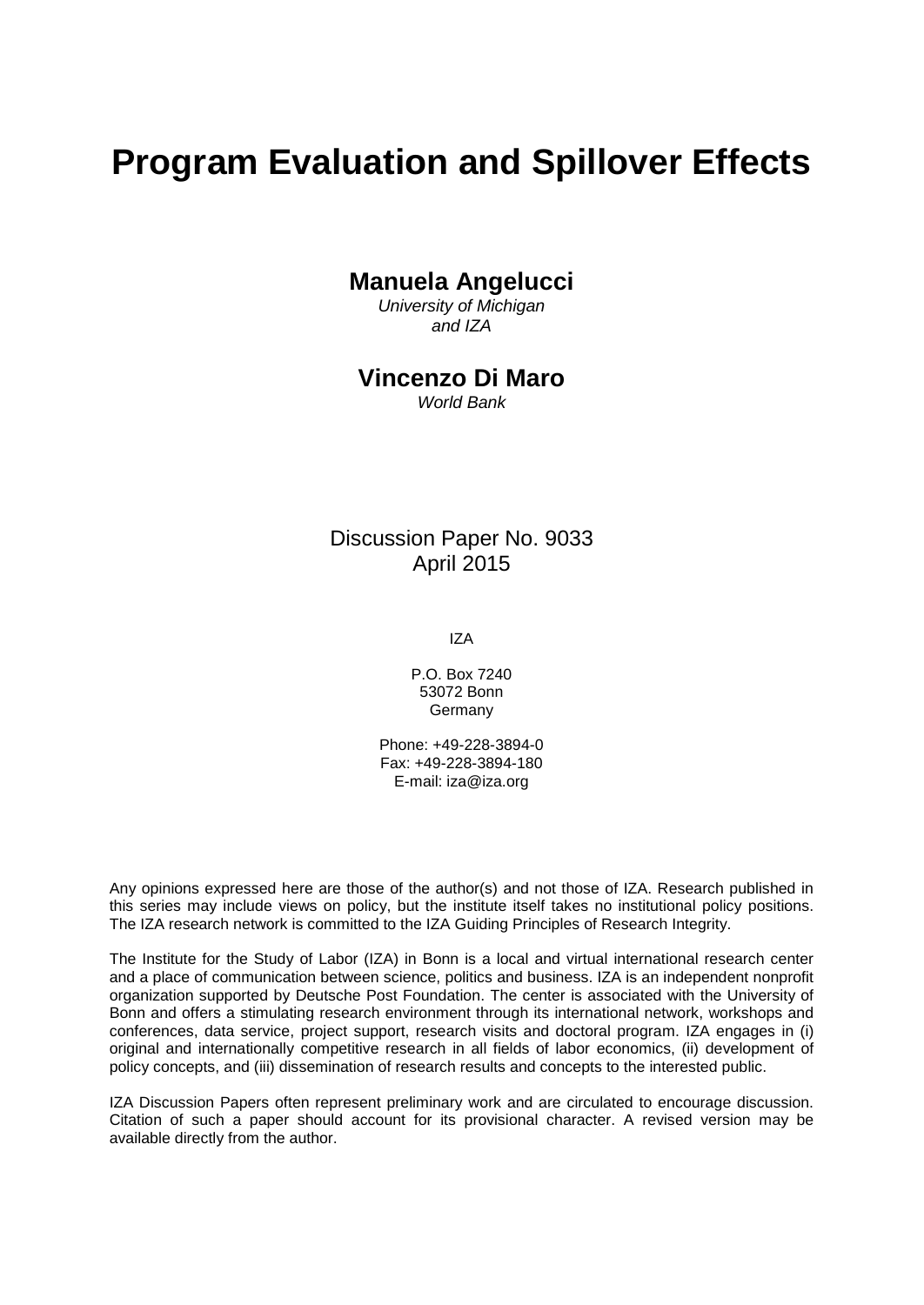IZA Discussion Paper No. 9033 April 2015

## **ABSTRACT**

## **Program Evaluation and Spillover Effects[\\*](#page-1-0)**

This paper is a practical guide for researchers and practitioners who want to understand spillover effects in program evaluation. The paper defines spillover effects and discusses why it is important to measure them. It explains how to design a field experiment to measure the average effects of the treatment on eligible and ineligible subjects for the program in the presence of spillover effects. In addition, the paper discusses the use of nonexperimental methods for estimating spillover effects when the experimental design is not a viable option. Evaluations that account for spillover effects should be designed such that they explain the cause of these effects and whom they affect. Such an evaluation design is necessary to avoid inappropriate policy recommendations and neglecting important mechanisms through which the program operates.

JEL Classification: C93, C81, D62

Keywords: impact evaluation, spillover effects, field experiments, data collection, Indirect Treatment Effect, program mechanisms

Corresponding author:

Manuela Angelucci University of Michigan Department of Economics Lorch Hall 611 Tappan St. Ann Arbor, MI 48109 USA E-mail: [mangeluc@umich.edu](mailto:mangeluc@umich.edu)

We would like to thank Paul Winters for his extremely useful comments. We also thank Sarah Strickland and Jorge Olave for their help with the editing of an earlier version. The first draft of this paper was prepared as part of the Impact Evaluation Guidelines technical notes (working paper series) of the Office of Strategic Planning and Development Effectiveness at the Inter-American Development Bank. All remaining errors are our own.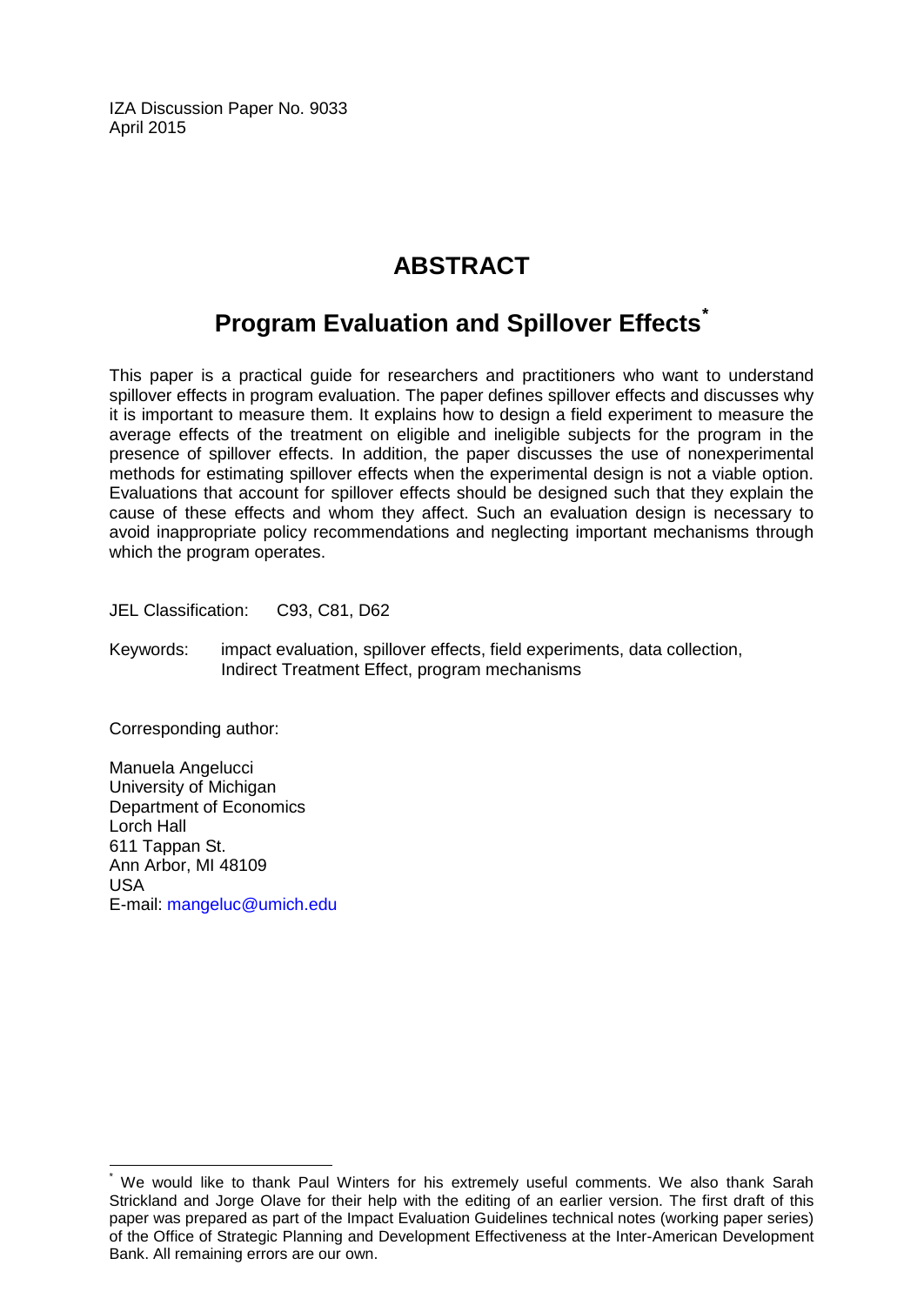#### **1. Introduction**

This paper is a practical guide to spillover effects: what they are, why it is important to measure them, and how to design an evaluation to measure the average effects of the treatment in the presence of spillover effects on subjects both eligible and ineligible for the program.

Welfare-enhancing interventions often have a specific target population. For example, conditional cash transfer (CCT) programs in Latin America and elsewhere target the poor, and other interventions provide incentives to increase schooling for poor children, from providing equipment to distributing deworming drugs to infected children. However, the target population is often a subset of the local economy, loosely defined as the geographic unit or local institution within which the target population lives and operates. In this sense, we can consider the village, the neighborhood, the city, the municipality, the school district, or the extended family as the relevant local economy.

The treatment may also affect the local non-target population. For example, the recipients of CCTs may share resources with or purchase goods and services from ineligible households who live in the locality, affecting also the ineligibles' incentives to accumulate human capital. Children who receive free textbooks and computers may share them with untreated children (such as relatives, friends, and members of the local church), increasing enrollment levels in both groups. Supplying deworming drugs to a group of children may benefit untreated children by reducing disease transmission, lowering infection rates for both groups. If parasites affect school performance (for example, by reducing emetic iron, causing weakness and inattention) the treatment may result in both treated and untreated children learning more. An intervention that improves the supply and quality of water to only some beneficiary households in a neighborhood is likely to have effects on all residents, ranging from an increase in property values to a decrease in infection rates. In addition, if the intervention includes the provision of hygiene information and education campaigns, we might expect the information to flow from person to person within the community.

While the examples so far describe positive spillover effects, such effects may also be negative. Introducing genetically modified (GM) crops may contaminate neighboring organic crops, reducing their value. Similarly, eradicating pests from one farm may cause them to move to nearby farms, or providing training to a group of people may decrease the employment likelihood and decrease the wages of close substitutes in production. Examples of negative spillover effects are also documented in the literature on crime displacement (see,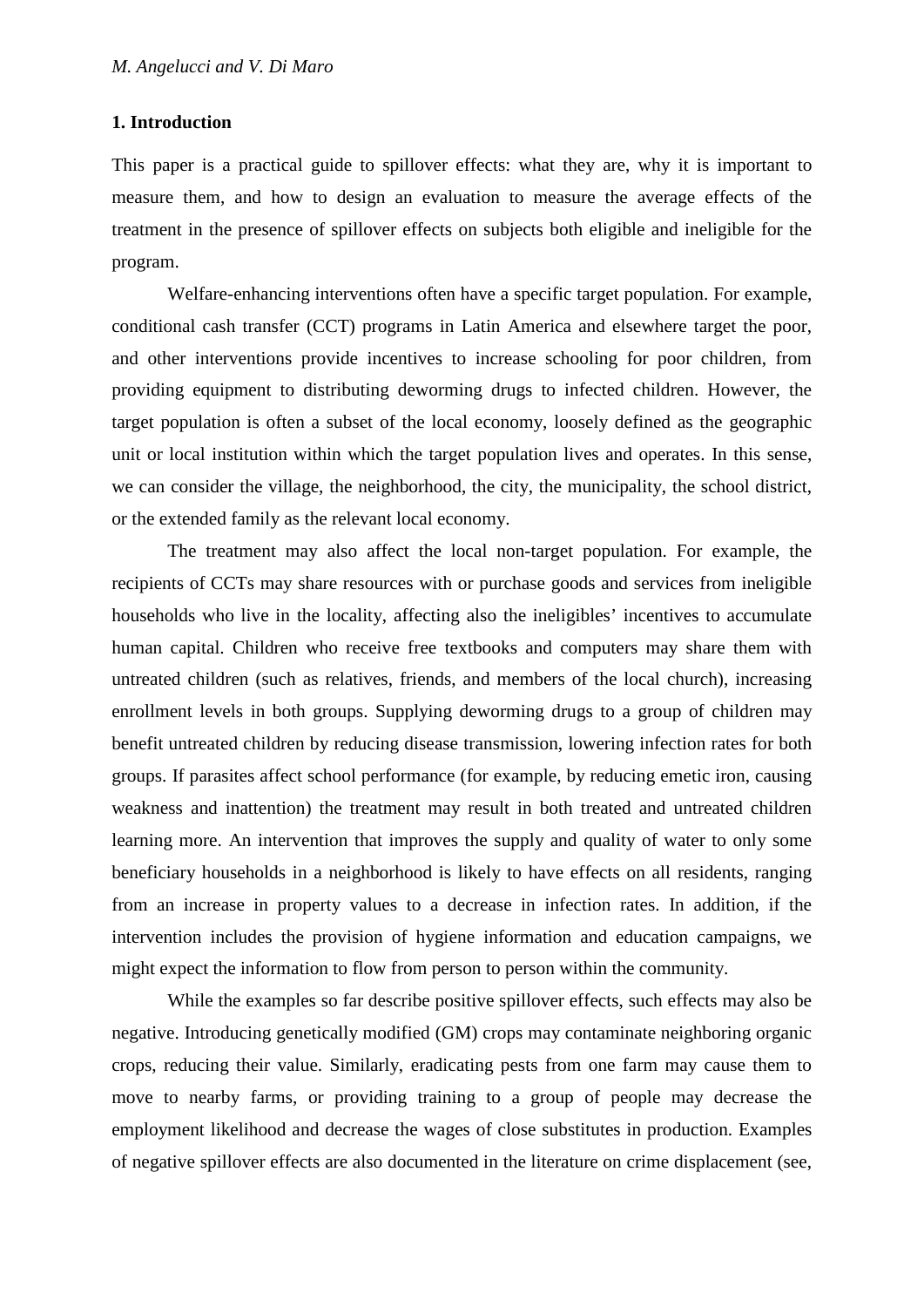among others, Di Tella and Schargrodsky, 2004 and Yang, 2008).

In some cases, spillover effects are intended. For example, agricultural extension programs encourage participants to adopt a certain technology and hope that this will induce further adoption within the community or in neighboring communities. Immunization campaigns among high-risk populations lower the likelihood of contagion, reducing the infection rate among low-risk populations. Whether intentionally or not, nonparticipants can be affected by programs, and these spillover effects should be taken into account when conducting an impact evaluation. Failure to perform such evaluations results in biased estimates of program impacts, leading to inappropriate policy recommendations and incorrect understandings of data-generating models.

For example, suppose that, to study the effect of a deworming drug on school performance we randomly select half the pupils of a school and treat them with the drug. We then compare the grades of treated and untreated children. Since the drug is likely to result in decreased infection rates among both treated and untreated children, it is possible that both groups' performances may change. That is, suppose deworming children increases the average grades of treated pupils by 10 percentage points and of untreated pupils by 4 percentage points. The Average Treatment on the Treated effect<sup>1</sup> is 10 percentage points. However, if we simply compare the grades of treatment and control pupils, we will observe only a six percentage point increase. In sum, the failure to recognize the possibility that the drug may affect untreated pupils also and to design the experiment accordingly will result in a double underestimate of the treatment's effectiveness. Not only will its effect on the treated be underestimated, but its effect on the untreated will also remain unmeasured. This may result in incorrect policy conclusions (for example, a decision to discontinue a program because it is not cost-effective).

Conversely, when the spillover effects are negative, one overestimates the treatment effect on the treated and fails to estimate its negative indirect effects. Indirect effects can be estimated in two ways. At the very least, the evaluation design must select a control group that is not indirectly affected by the program. This will enable researchers to measure the program effect on eligible subjects. If possible and relevant, the design should also allow for the measurement of spillover effects, as these effects are often important policy parameters in themselves.

To design an evaluation that accounts for the presence of spillover effects, one needs

 $\frac{1}{1}$ <sup>1</sup>The Average Treatment on the Treated effect can be defined as the impact of the program on subjects that are eligible for it. In our case this is the effect of the deworming intervention on the treated pupils.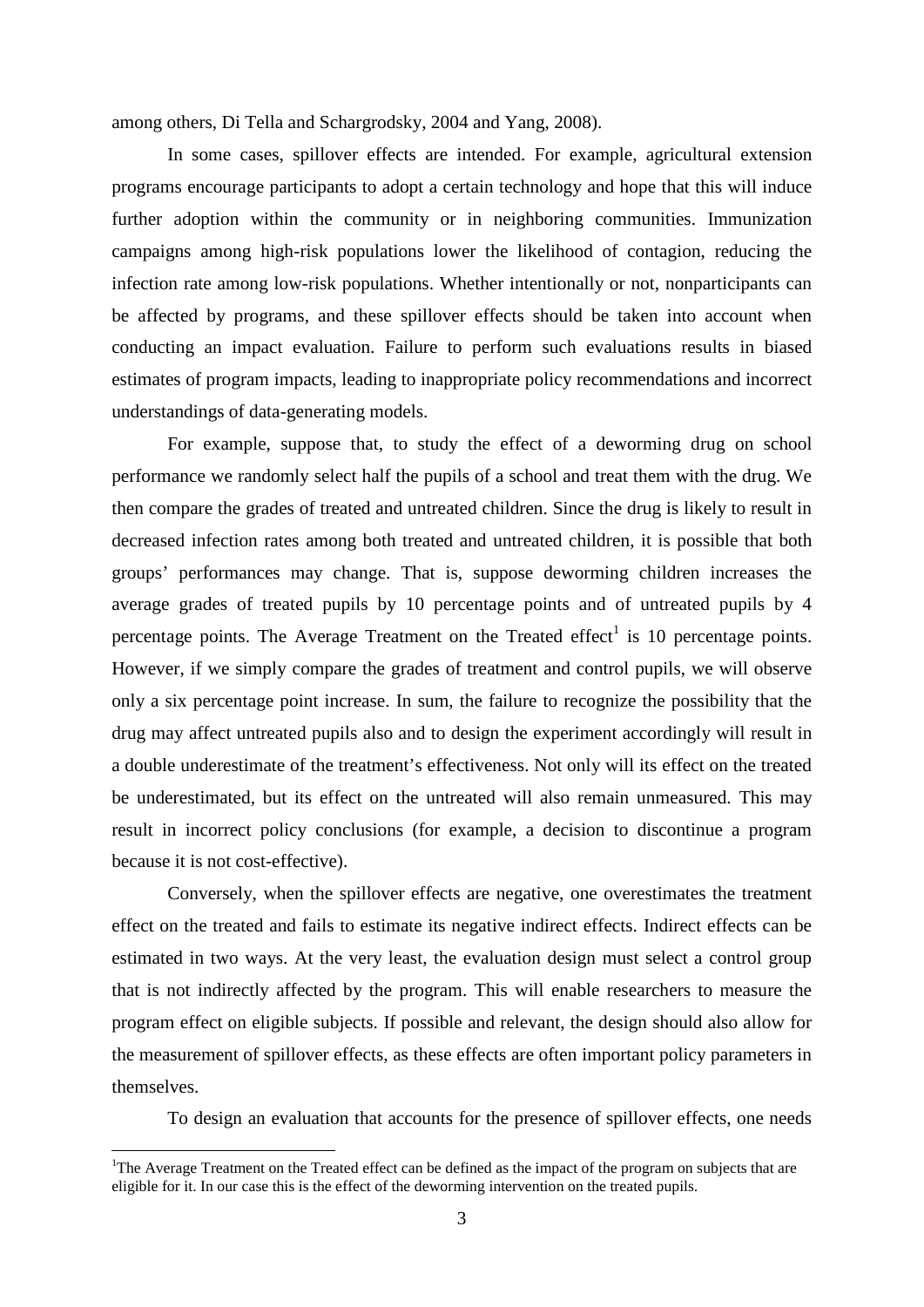to understand why and how these effects occur. This knowledge would help researchers to identify the subset of nonparticipants is most likely to be indirectly affected by a particular treatment. For example, in the case of a deworming drug for children, one has to know how people become infected (by being in contact with contaminated fecal matter) to understand which other people are likely to benefit from the deworming (classmates, friends, and families of dewormed children, who will be less likely to come into contact with contaminated fecal matter). Importantly, the evaluation must be carefully designed to account for spillover effects before the program is implemented. Spillover effects cannot be detected accurately ex post unless the design considers their existence from the start.

The following section describes different types of spillover effects. Section three explains why it is important for an evaluation design to account for the presence of these spillover effects. Section four explains how to design an experiment in the presence of spillover effects. Section five discusses how to use nonexperimental methods when an experiment is not a viable option. Section six provides a specific example using the evaluation of the CCT program PROGRESA. Section seven concludes with a summary of the key recommendations this paper makes to aid the design of evaluations that account for the presence of spillover effects.

#### **2. Types of spillover effects**

In what follows, we describe four types of spillover effects that are particularly relevant in the development and health economics literature. We call these four types of spillover effects (1) externalities, (2) social interactions, (3) context equilibrium effects, and (4) general equilibrium effects.<sup>2</sup>

Externalities. These effects operate from the treated subjects to the untreated population. A particularly relevant domain is health. Miguel and Kremer (2004) show that deworming drugs can have an indirect effect in addition to the direct effect of ingesting the drug. Supplying deworming drugs to a group of children may benefit untreated children by reducing disease transmission, lowering infection rates for both groups. If parasites affect school performance (for example, by reducing emetic iron, causing weakness and inattention), the treatment may result in both treated and untreated children learning more.

Besides contagion effects in health-related interventions, externalities may arise from interventions that change the degree of environmental pollution (for example, Lipscomb and

 $\frac{1}{2}$ <sup>2</sup>These labels are somewhat arbitrary, but are a useful way of grouping similar types of spillover effects.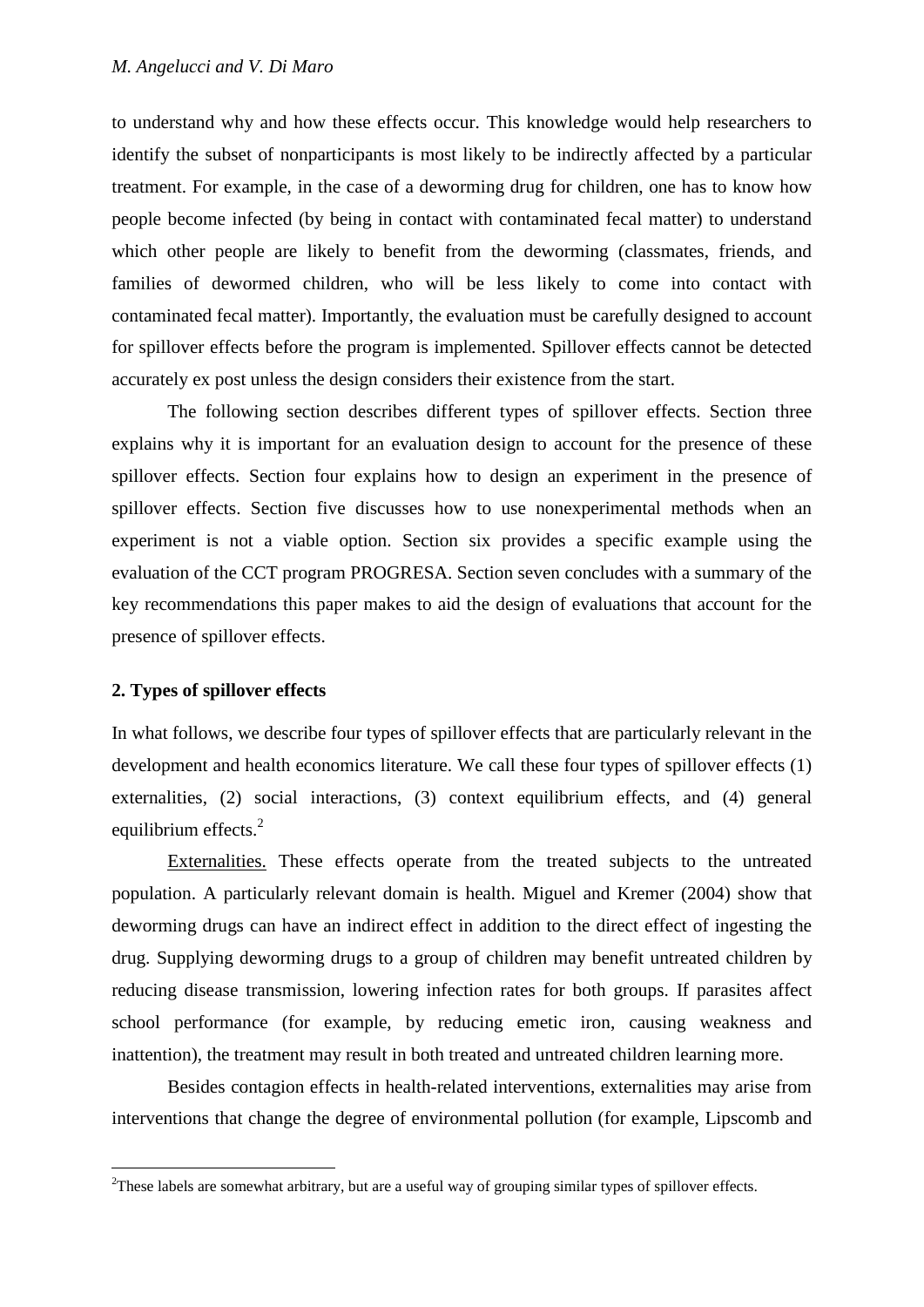Mobarak, 2013) or that introduce GM seeds, which then alter the genetic makeup of non-GM plants through cross-pollination (for example, Rieben, Kalinina, Schmid, and Zeller 2011).

Social Interactions. The local nontarget population may also be indirectly affected by the treatment through social and economic interaction with the treated. For example, the recipients of CCTs may share resources with, and affect the incentives to accumulate human capital of, ineligible households in treated localities (Angelucci and De Giorgi, 2009). Recipients of human-capital-enhancing programs who receive free textbooks and computers may share them with untreated children (such as relatives, friends, and members of the local church), increasing enrollment for both groups. Similarly, Bobonis and Finan (2009) identify neighborhood peer effects on children's school enrollment decisions within the Mexican CCT PROGRESA program. In particular, they find that peers have considerable influence on the enrollment decisions of program-ineligible children, and these effects are concentrated among children from poorer households.

Context equilibrium effects. These spillover effects stem from an intervention that affects the behavioral or social norms within the contexts (for example, a locality) in which these interactions are relevant. For example, Avitabile (2012) shows that exogenously increasing the rate of cervical cancer screening among eligible women in rural Mexico increases the screening rate for ineligible women, changing the previous social norm by which husbands prevented women from being screened by male doctors.

General equilibrium effects. These effects stem from interventions that affect equilibrium prices through changes in supply and demand. They naturally arise in active labor market programs (for example, Heckman, LaLonde, and Smith, 1999). With few exceptions (for example, Angelucci and De Giorgi, 2009; Mobarak and Rosenzweig, 2014), most studies of spillover effects in developing countries focus on the other mechanisms discussed above. Nevertheless, studying general equilibrium effects has both policy and economic relevance. At the policy level, such studies determine whether the general equilibrium effects reinforce or offset the partial equilibrium effect of an intervention. At the economic level, they provide insights into the local economy and people's preferences.

Consider the case of PROGRESA. Cash transfers may increase goods prices through an increase in demand. Price increases would change consumer and producer welfare in opposite directions, influencing the distribution of benefits and either reinforcing or offsetting the partial equilibrium effect of the transfer on its recipients, depending on their consumer and producer mix. The more segmented the local goods market, the stronger the price effects. The program might also change wages and labor income through two different channels.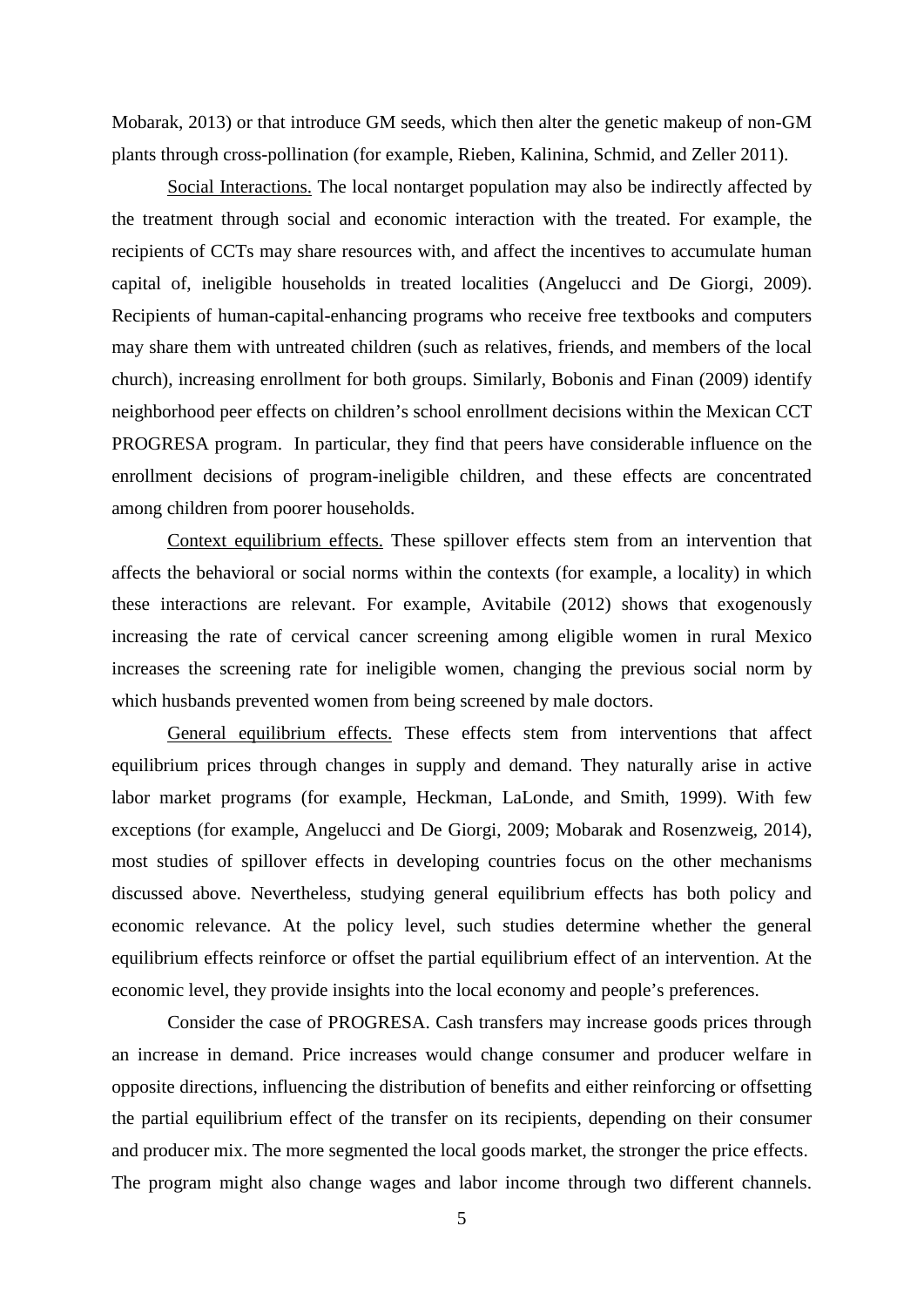First, the transfers may have an income effect for households that would have sent their children to school regardless of the program, reducing labor supply. Second, the program may reduce income for households that would not have sent their children to school in the absence of the program, increasing their labor supply. The net effect on labor supply, wages, and labor earnings is unclear a priori.

While one can classify the types of spillover effects, the evaluation designs we will discuss do not necessarily enable one to distinguish one from the other. One way to disentangle a specific type of spillover effect is to carefully design survey instruments to elicit information on the relevant type of unintended response. This highlights once more the importance of understanding which type of spillover effect might occur and how before designing the evaluation (and the program).

#### **3. Identification with an experimental design**

#### **3.1 Treatment effects in the presence of spillovers**

Accounting for spillover effects is necessary for correct identification and estimation of direct/intended and indirect/unintended treatment effects. Measuring these two effects enables one to design more effective policies and to learn features of the local economy and of human behavior.

First, it is useful to define the two parameters of interest. Consider a group of subjects (for example, individuals, households) who live in areas where a treatment is offered  $(T=1)$  or not offered (T=0). In T=1 areas, some subjects are eligible for the treatment ( $E = 1$ ) while others are not ( $E = 0$ ). The variables  $Y_0$  and  $Y_1$  are potential outcomes in the absence and presence of the treatment, respectively. The Average Treatment Effect on the Eligibles ( *ATE* ) is the effect of the treatment on eligible subjects:

$$
ATE = E(Y_1 - Y_0 | T = 1, E = 1)
$$

That is, the ATE identifies the effect of the treatment on subjects that are meant to be treated.<sup>3</sup>

While the outcome in the presence of the treatment is the observed outcome for eligible subjects in the treated area  $E(Y_1|T=1, E=1)=E(Y|T=1, E=1)$ , the potential outcome in the absence of the treatment,  $E(Y_0|T=1,E=1)$ , is unknown. This missing counterfactual problem can be solved if the two following non-testable assumptions hold: first, that the

<sup>&</sup>lt;sup>3</sup> If all eligible subjects take up the programme, then this is the average treatment on the treated effect.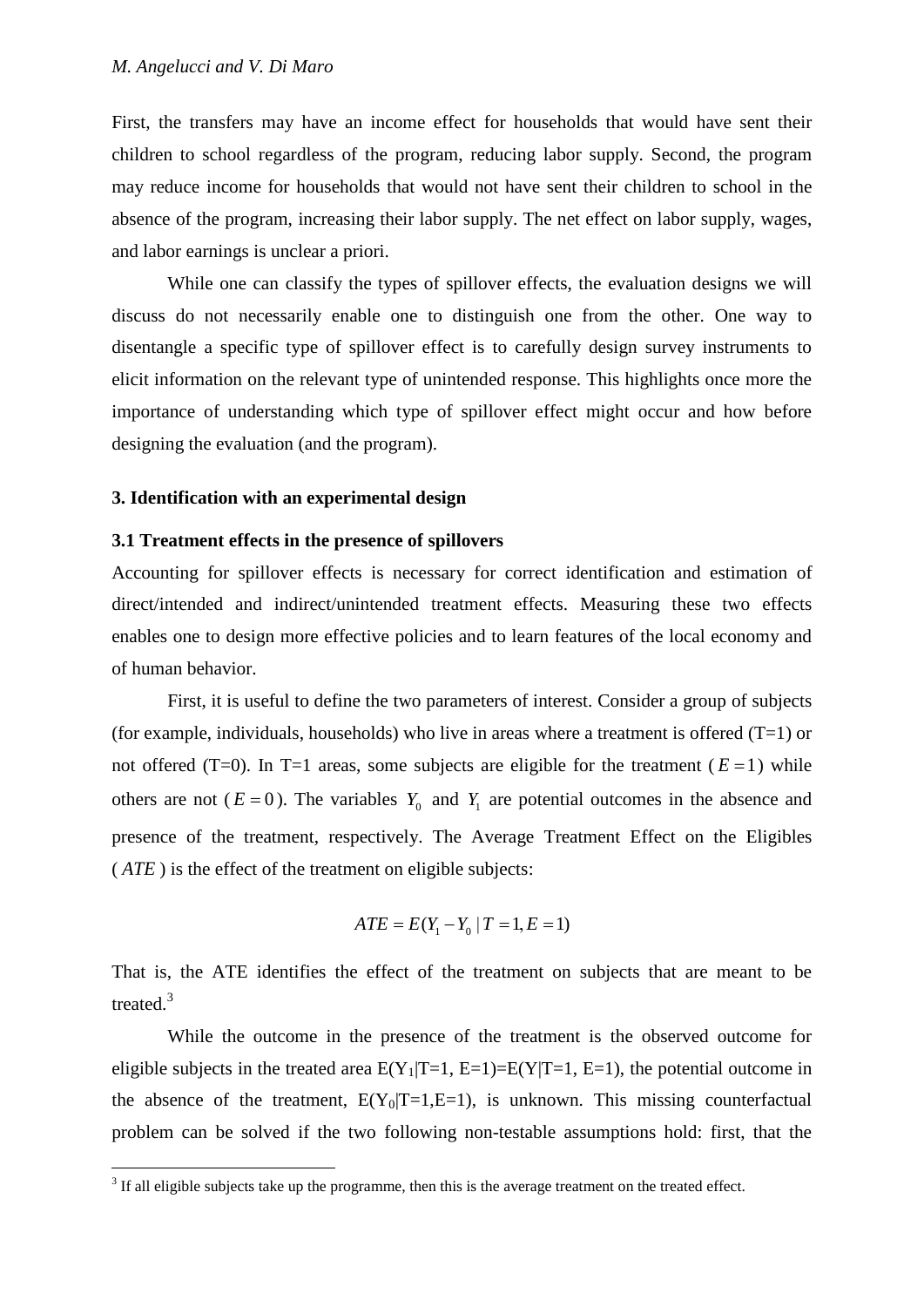treatment assignment is independent of the potential outcomes and second, that the treatment status of any subject does not affect the potential outcomes of other subjects. In statistics, these assumptions are called the unconfoundedness assumption and the Stable Unit Treatment Value Assumption (SUTVA).<sup>4</sup> Randomizing eligibility ensures that unconfoundedness holds. Therefore, absent spillover effects in  $T=1$  areas, then  $E(Y_0|T=1,$  $E=1$ = $E(Y|T=1, E=0)$ . However, the presence of spillover effects violates the SUTVA. Therefore, the average observed outcome for the ineligibles in T=1 areas is not the average potential outcome in the absence of the treatment.

To solve this problem, one can use a double randomization or conduct a partial population experiment (Moffitt, 2001).<sup>5</sup> The idea of double randomization is to first identify the relevant local economy, that is the socioeconomic unit within which the spillovers occur. Then, one randomly assigns units (for example, localities, schools) to the treatment  $(T=1)$  and control (T=0) groups. Lastly, one randomly assigns eligibility ( $E = 1$ ) in all units.

There are thus three distinct groups defined by treatment and eligibility: eligible and ineligible subjects in treatment units and (all) subjects in control units. Absent spillover effects from treatment to control units, if the two randomizations are effective one can identify the ATE as follows:

$$
ATE=E(Y_1-Y_0|T=1,E=1)=E(Y|T=1,E=1)-E(Y|T=0)
$$
\n(1)

because unconfoundedness and the SUTVA hold for subjects in control units.

Besides providing unbiased estimates of the ATE, this design enables measurement of spillover effects. Define the Indirect Treatment Effect as the average effect of the treatment on ineligible households. If the two previous assumptions hold, one can estimate this parameter by comparing the observed outcomes of ineligibles in treatment units with subjects in the control group:

$$
ITE=E(Y_1-Y_0|T=1,E=0)=E(Y|T=1,E=0)-E(Y|T=0)
$$
\n(2)

While this design solves the problem of the missing counterfactual for the identification and estimation of the ATE and ITE parameters, it is important to emphasize that the SUTVA is still violated in treatment units. Indeed, testing that ITE=0 is a test of the SUTVA violation. In this case, one can think of the estimated ATE as the combination of the true ATE (the ATE under the SUTVA) and the spillover effect, and both parameters may depend on the share of the treated unit. Under the additional assumption that these two effects

<sup>&</sup>lt;sup>4</sup> To identify average treatment effects, a weaker assumption than unconfoundedness is required, namely  $E(Y_0|T=1) = E(Y_0|T=0)$ .<br><sup>5</sup> For example, Bobonis and Finan (2009) follow this approach to estimate education peer effects in

PROGRESA.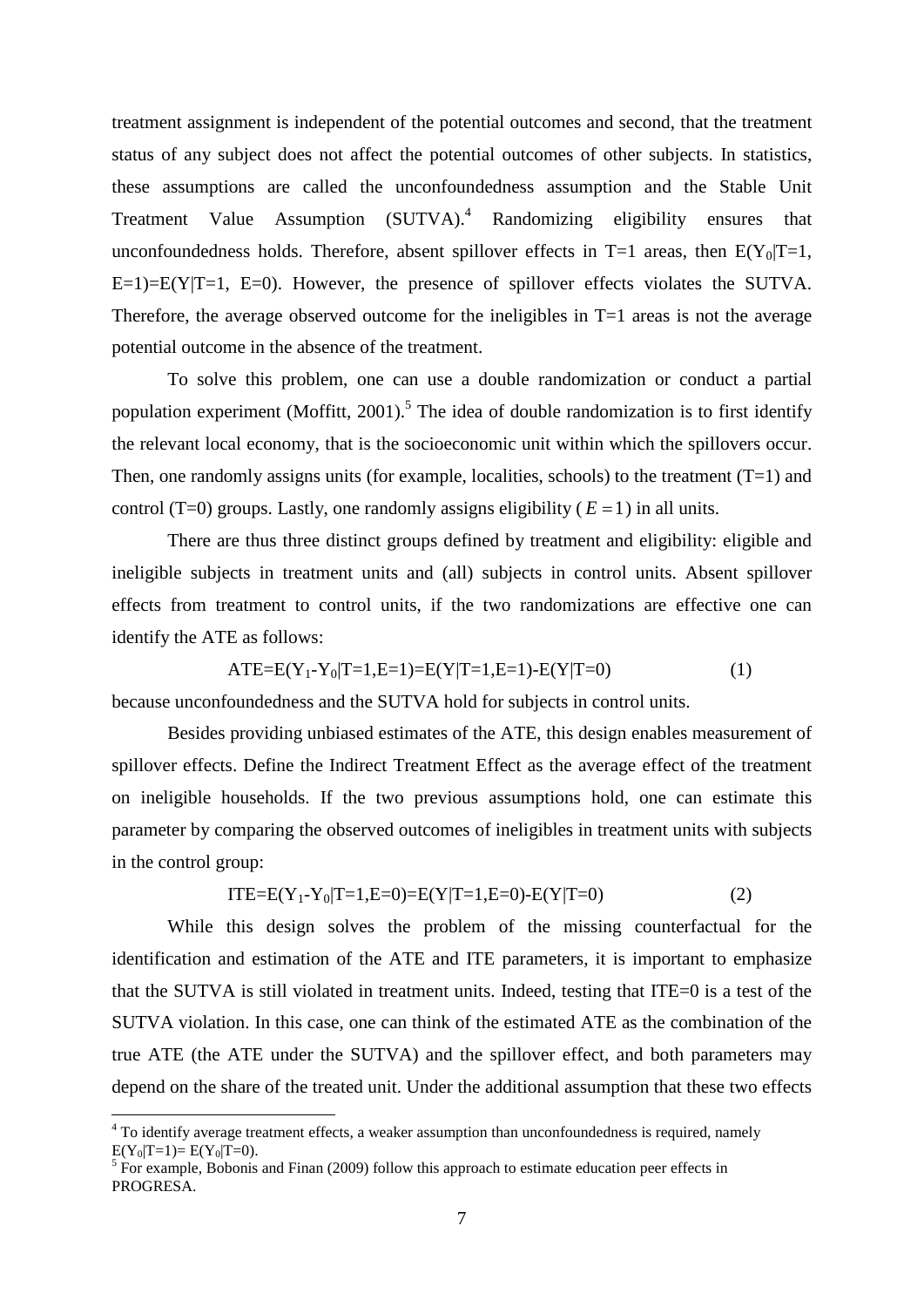are additive, one can estimate the true ATE by subtracting the estimated ITE from it.

To identify how the spillover effects vary with the proportion of the treated unit, one must further randomize the share of the treated unit. Crepon, Duflo, Gurgand, Rathelot, and Zamora (2013) use this type of experimental design to study the displacement effects of labor market policies. Baird, Bohren, McIntosh, and Ozler (2014) discuss various parameters that can be identified with this design.

This last point has important policy implications. If the spillover effects are a function of the share of the local economy that is treated, the estimated ATE will vary as the program is scaled up (for example, by treating all subjects in one unit). To understand how spillover effects vary with the share of the treated population, a different design, in which the fraction of eligible subjects in a given area is treated, is also randomized.

#### **3.2 A numerical example**

A numerical example can illustrate the importance of an experimental design that accounts for the presence of spillover effects. Consider the case in which the treatment is a deworming drug and the subjects are pupils of a school. The outcome of interest, *Y* , is the rate of infection with intestinal parasites. Since pupils in the school study and play together, providing a group of students with deworming drugs may also affect the infection rate of pupils that are not directly treated with the drug.

The drug affects infection rates directly—by ingesting the drug, a child becomes parasite free—and indirectly—worms die off over time, so worm loads naturally decrease in the absence of reinfection. Therefore, when some pupils take the drug, the re-infection rate for other children drops, as do the chances of coming into contact with contaminated fecal matter. At the same time, there is considerable seasonal and inter-annual variation in worm infection rates and intensity due, for example, to weather variation.

Consider a school in which a group of pupils is offered the deworming drug ( $E = 1$ ) and another group is not  $(E = 0)$ . The ATE is the average effect of the deworming drug on the infection rate of eligible pupils, while the ITE is the effect of treating the eligible pupils on the infection rates of pupils not offered the drug. In this particular example, the ATE will be some combination of the first and second effects described above (the deworming effect of the drug and the lowered re-infection rates), while the ITE will be only caused by the decreased contact with contaminated feces. That is, offering the deworming drug generates a positive externality: treated children receive a deworming drug, decreasing direct infection rates and reducing the infection rates of children who do not receive the drug.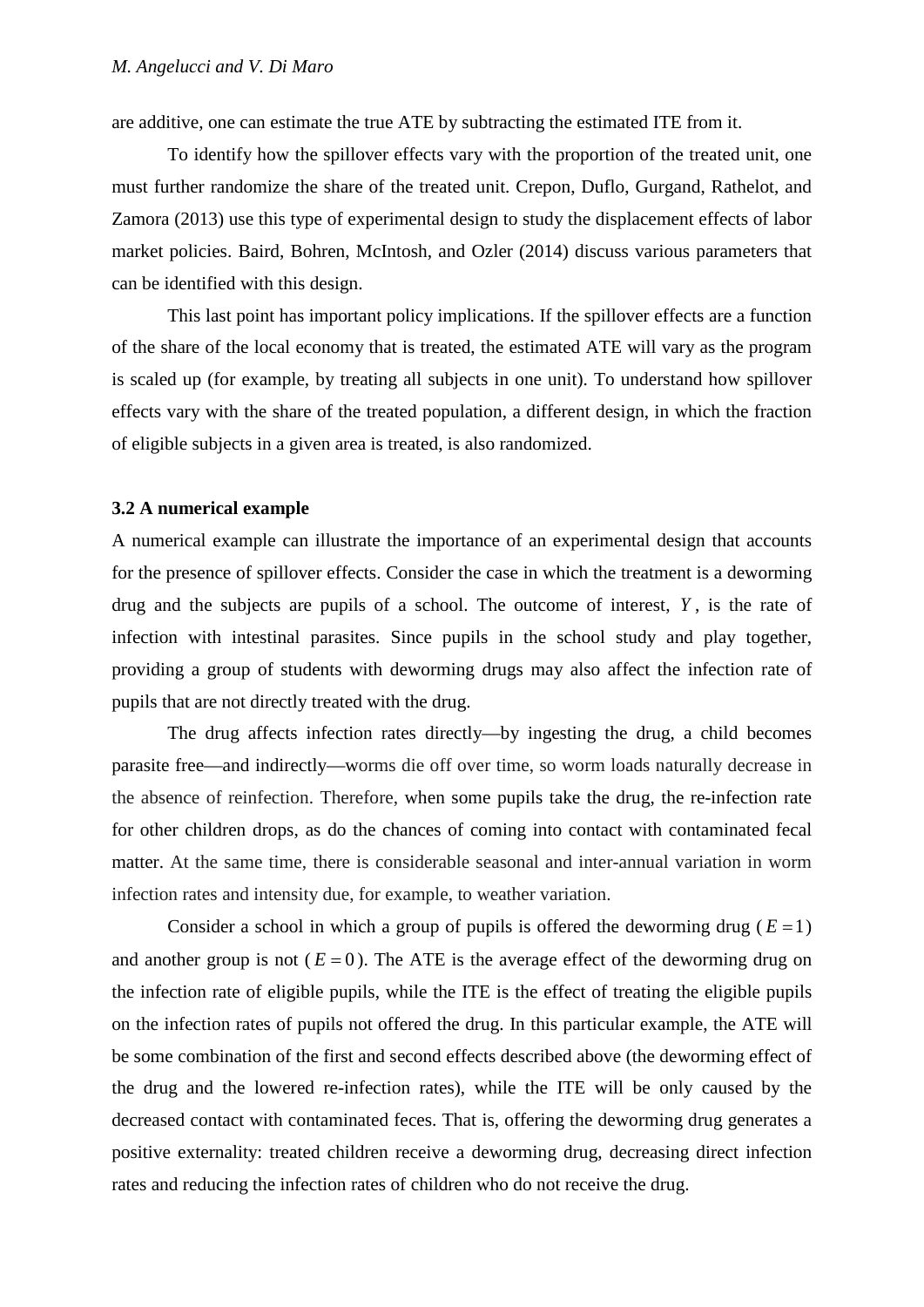Suppose that the baseline infection rate was 70 percent and the rate in the absence of the treatment was 80 percent, that is, the infection rate would have increased over time and this is unknown to the evaluators. Assume that treating a random group of pupils in a school decreased this rate to 10 percent for the eligibles and 60 percent for the ineligibles. In this case, the ATE and the ITE would be -70 and -20 percentage points. However, the policy evaluators are unaware of these numbers. To measure this effect, they split the school pupils into two randomly assigned groups and administer the drug to one group only. The naïve evaluators compare the infection rates of the two groups of pupils, exploiting the randomization; that is, they assume that the infection rate for the control group is the same rate we would observe in the absence of the treatment, or that

$$
60\% = E(Y | T = 1, E = 0) = E(Y_0 | T = 1, E = 1).
$$

As mentioned, we know this is untrue. The naïve evaluator would estimate an ATE of -50 percentage points, given by

$$
E(Y | T = 1, E = 1) - E(Y | T = 1, E = 0) = 10\% - 60\%,
$$

underestimating the true ATE (in absolute value) by 20 percentage points. Moreover, the evaluator would fail to notice that the ineligibles are also indirectly benefiting from the deworming drug, as their infection rate has also dropped.

To understand the magnitude of this double underestimation of the program effect and its negative policy implications, suppose the school has 1,000 pupils and the treatment and control groups (with pupils assigned randomly to each group) have an equal size of 500 students each. In the absence of the treatment, 800 pupils would have been infected (equally distributed between treatment and control group). After treating 500 students, only 50 treated pupils (500x10%) and 300 control pupils (500x60%) are infected, for a total of 650 healthy children, compared to 200 in the absence of the treatment. However, the naïve evaluator compares the infection rates of the two groups after administering the drug and erroneously believes that the drug was successful for 250 pupils in the treatment group and none in the control group. That is, first the evaluator fails to notice that 100 other students in the treatment group have benefited from the drug, and then s/he fails to notice that the drug has also reduced the infection rates for the control group, with only 300 infected pupils rather than the original 400. In total, 200 more children are not infected compared to the evaluator's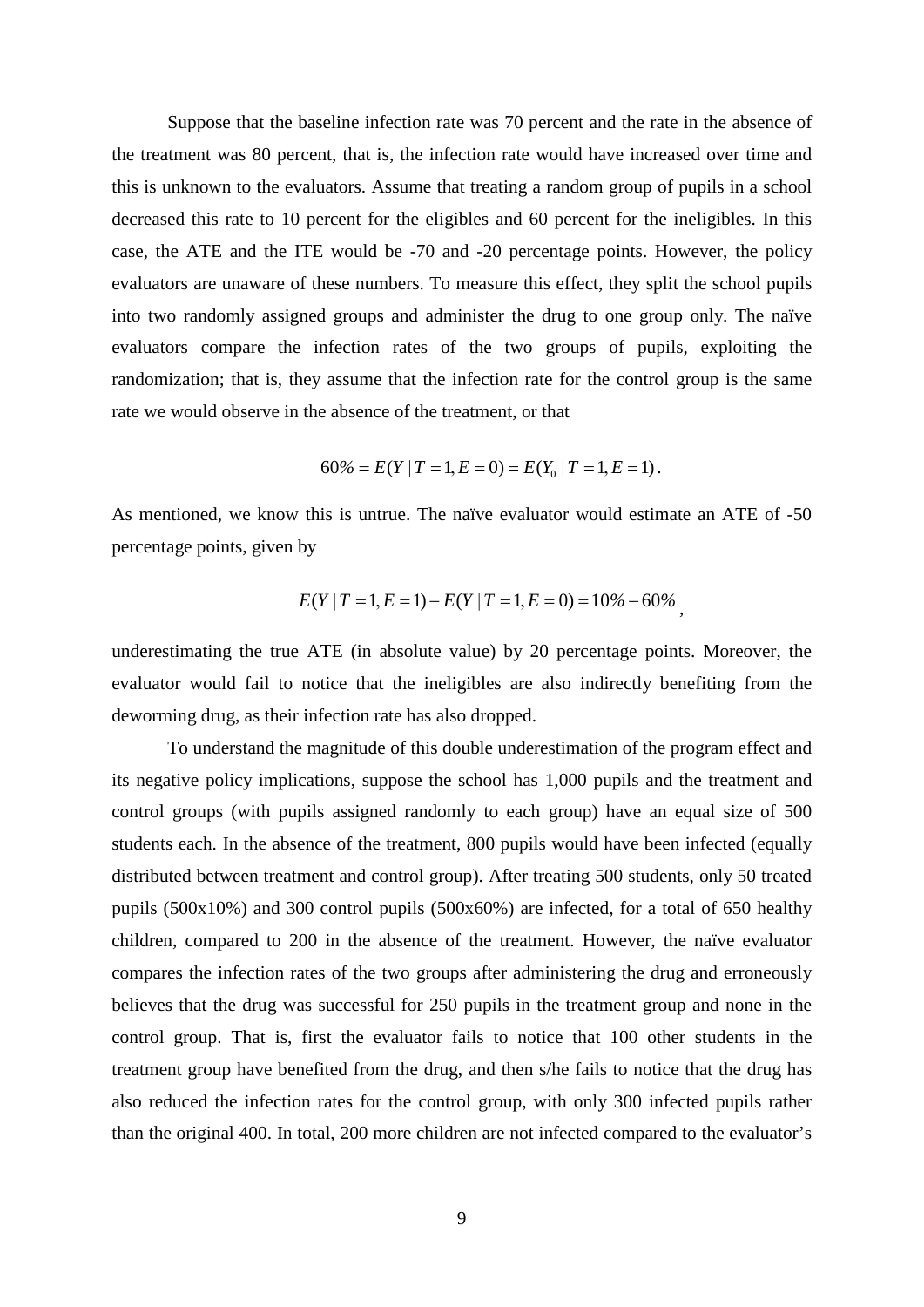estimate.<sup>6</sup>

Suppose the drug costs US\$1 per child and the expected benefits of not having worms is 1.5. The naïve evaluator would conclude that this treatment is not cost effective, because its cost of US\$500 is higher than its benefit of US\$375 (1.5x250). In fact, the drug *is* cost effective, because when 500 out of 1,000 pupils are treated, 450 pupils stop being infected,<sup>7</sup> for a total benefit of US\$675 (1.5x450), exceeding the drug's cost. The drug would also be evaluated as cost effective if the evaluator were to properly measure only its ATE, as the benefits for the treated would be US\$525 (1.5x350).

Randomizing treated schools first and then randomly choosing eligible pupils within the treated schools would have solved this problem, as the infection rate in the control schools would have been 80 percent in expectation, providing the evaluators with the right counterfactual outcome.

To summarize the lessons from this simple example, failing to implement an evaluation design that accounts for spillover effects results in a double underestimation of the program's impact: first, the average effect on the eligible children is underestimated; second, the effect of the treatment on the ineligible children goes completely unnoticed. This double underestimation can have result in negative policy implications. Researchers may mistakenly conclude that the treatment is less effective than it actually is (and that reducing infections is more costly than it is). Incorrect policy recommendations could be made as a result (for example, to drop the program, because it is too costly). Importantly, the experiment yields wrong information, even if the randomization is performed successfully. That is, one cannot easily infer the existence of spillover effects from data alone. A conceptual framework of how the treatment may indirectly affect the outcomes for ineligible subjects is essential for understanding whether and the extent to which spillover effects may occur.

### **3.3 A different design**

In many interventions, eligibility for the program within the unit is decided on the basis of predetermined criteria (that is, poverty score), meaning that randomization within the unit is unavailable in these settings. However, it remains possible to measure the spillover effects of the treatment on ineligible subjects living (or studying, working, and so forth) in treatment

 $6$  Having baseline (t=0) as well as follow-up (t=1) data does not help, as the difference-in-difference estimate of the naïve ATE is still the same, given that  $ATE=[E(Y|T=1,E=1,t=1)-E(Y|T=1,E=1,t=0)]$ -  $[E(Y|T=1,E=0,t=1)-E(Y|T=1,E=0,t=1)-E(Y|T=1,E=0,t=1)-E(Y|T=1,E=0,t=1)-E(Y|T=1,E=0,t=1)-E(Y|T=1,E=0,t=1)-E(Y|T=1,E=0,t=1)-E(Y|T=1,E=0,t=1)-E(Y|T=1,E=0,t=1)-E(Y|T=1,E=0,t=1)-E(Y|T=1,E=0,t=1)-E$  $E(Y|T=1,E=0,t=0)$ ]=  $E(Y|T=1,E=1,t=1)$ -  $E(Y|T=1,E=0,t=1)$ .

 ${}^{7}$ In principle, it is also possible to define a total treatment effect as the sum of ATE and ITE. In this simple example this would equal 45 pupils who stopped being infected. However, in practical application it is not always immediately clear how to define the total treatment effect.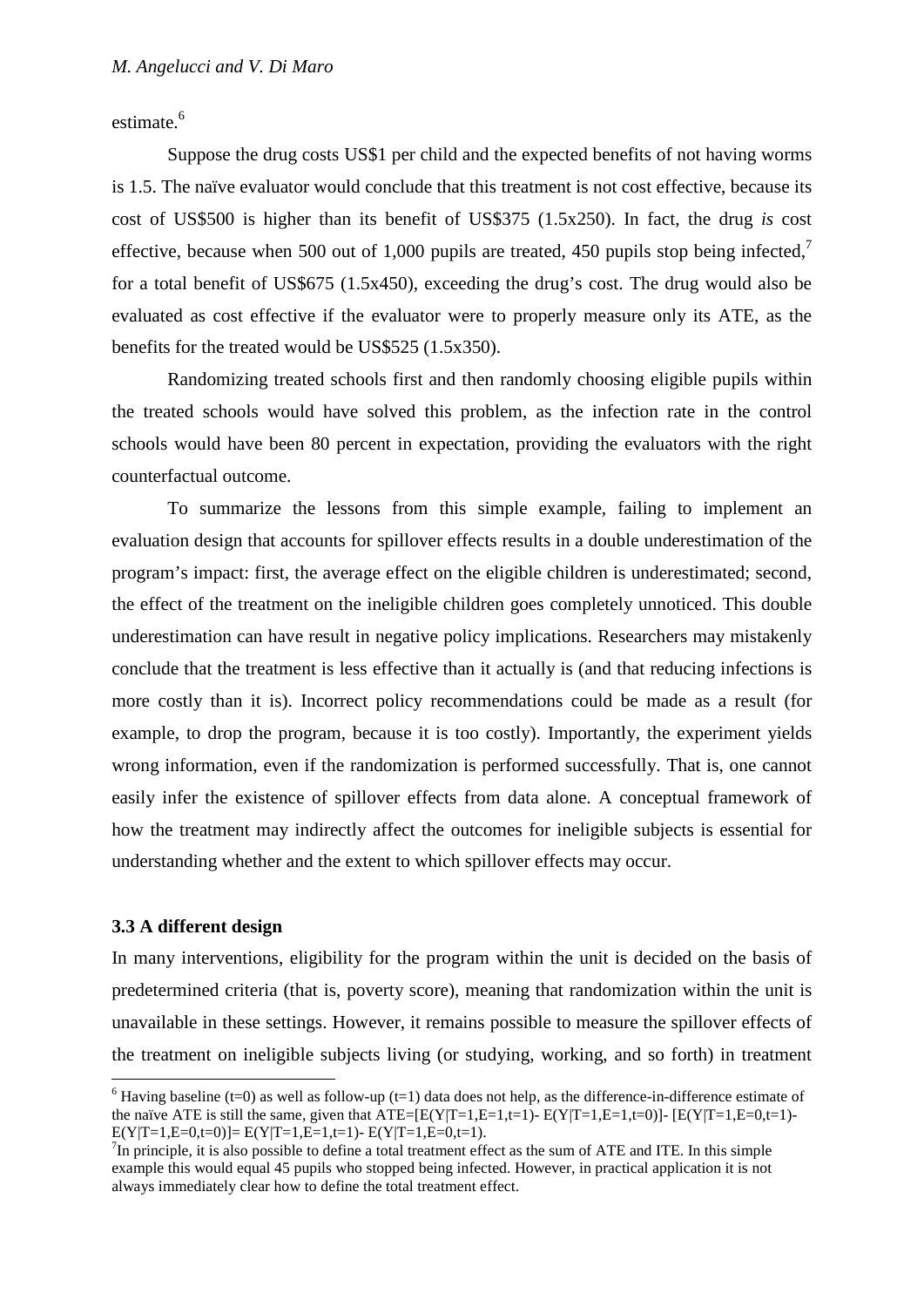units. The only difference in the design is that the second step has a nonrandom assignment. There are now four distinct groups, depending on unit type and eligibility type: eligible subjects  $(E=1)$  in treatment  $(T=1)$  and control  $(T=0)$  units and ineligible subjects  $(E=0)$  in treatment  $(T=1)$  and control  $(T=0)$  units.

Treating the eligible subjects may affect ineligible subjects' outcomes. Therefore, as long as we observe outcomes for the four groups we can measure the treatment effect on both eligible and ineligible subjects:

$$
ATE=E(Y_1-Y_0|T=1,E=1)=E(Y|T=1,E=1)-E(Y|T=0,E=1)
$$
\n(3)

$$
ITE=E(Y_1-Y_0|T=1,E=0)=E(Y|T=1,E=0)-E(Y|T=0,E=0)
$$
\n
$$
(4)
$$

These comparisons identify the two average treatment effects as long as: (1) the unit randomization works, that is, there are no ex-ante systematic differences in the characteristics of eligible subjects in treatment and control units and of ineligible subjects in treatment and control units; and (2) any spillover effect of the treatment occurs only within the treated unit.

For example, the Kenya deworming project excluded older girls (ages 13 and older) from deworming due to the risk that the drugs could cause birth defects. To measure spillover effects, the first step is, as before, to randomly group schools into a treatment and control group. The second step is to offer the drug to all boys and younger girls in treatment schools. The four groups are boys and younger girls  $(E=1)$  and older girls  $(E=0)$  in treatment  $(T=1)$ and control (T=0) schools. There may be spillover effects of the deworming drug among the older girls attending the treatment school. Therefore, one should collect data on all pupils in the two groups of schools. In this way, one can measure the effect of offering the drug to boys and younger girls on the infection rates of both eligible and ineligible students.

In some cases, determining eligibility is more complex and involves the collection of multiple variables. For example, for conditional cash transfer (CCT) programs, eligibility is determined by poverty status. In this case the evaluator needs to collect enough data to compute a continuous poverty indicator for both eligible and ineligible subjects in treatment and control units. This process of ex-ante data collection for eligible and ineligible subjects, as well as ex-post collection of information on the outcomes of interest, makes the estimation of spillover effects more costly and time consuming.

#### **3.4 Understanding the mechanisms**

A well-conceived evaluation design should be based on some hypothesis about whether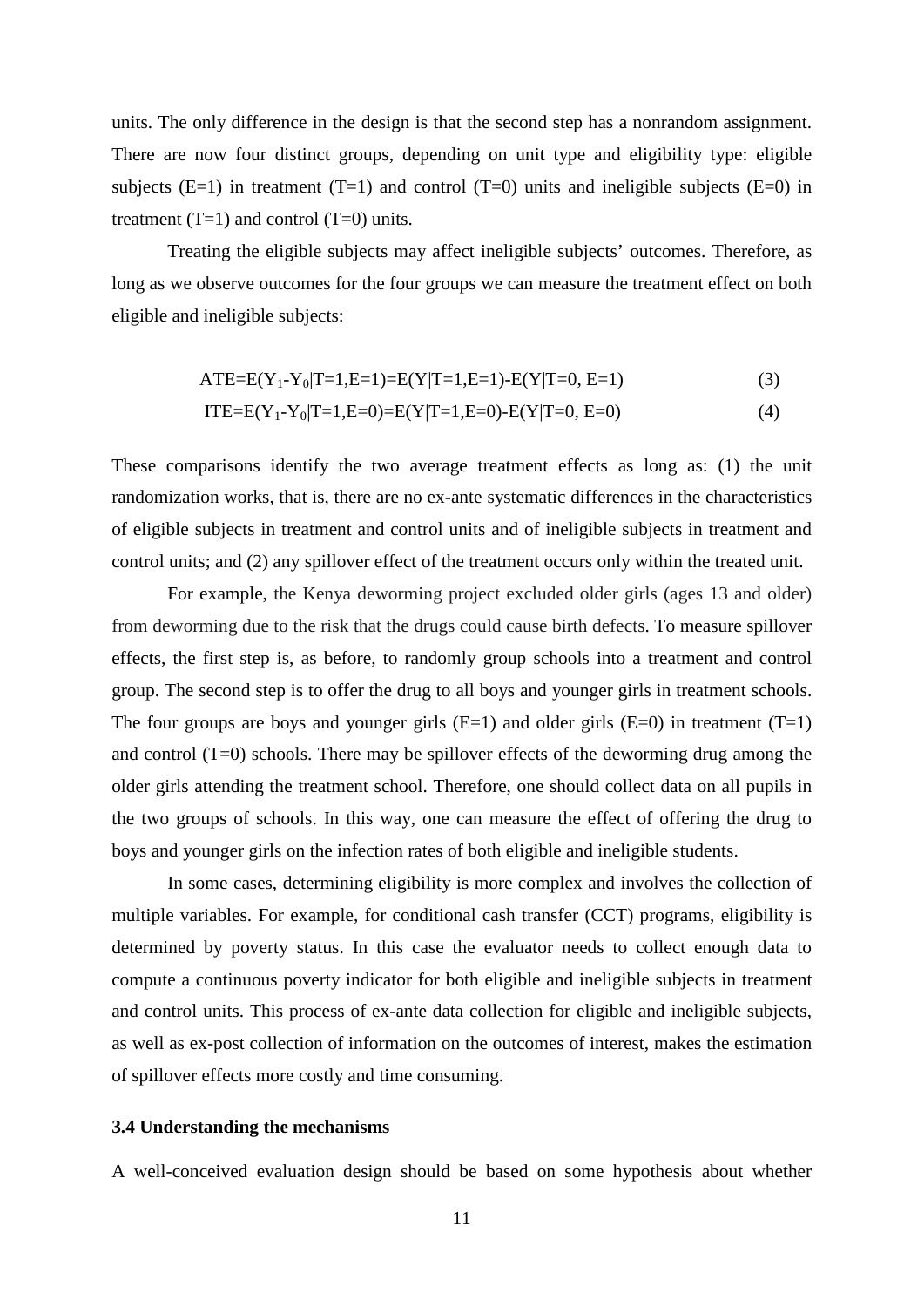spillovers are present and why they exist. After documenting the existence of spillover effects and measuring their magnitude, it is useful to understand the mechanisms that generate them and in so doing attempt to verify the initial hypothesis. A clear idea of such mechanisms may help in the design of effective policies.

Understanding the causes of spillover effects almost always requires more data collection. For example, consider again the case of treating younger girls and boys with a course of deworming drugs using the experimental design discussed in the previous section. Suppose that, after noticing that infection rates among older girls are also lower because of the treatment, the evaluator wants to understand whether this is caused by a reduction in contaminated fecal matter or by a change in basic health behavior, such as hand washing. In that case, the evaluator would need to collect data on these two additional variables, measuring the contamination rates and the frequency of hand washing.<sup>8</sup> If the evaluator were to find that hand-washing frequency does not differ between older girls in treatment and control schools, but the level of fecal contamination is lower in treatment schools, the result would suggest this latter channel is the main cause of the effect.

In this specific example, the additional evidence is, at most, suggestive. If one wanted to compare the benefits of basic health education to the effects of deworming drugs and the interaction of the two treatments, the ideal experimental setting would be one in which there were four random groups of schools. Younger girls and boys in these four groups would receive respectively: (1) the drug only, (2) the health education only, (3) both the drug and the health education, and (4) neither. Comparing pupils' infection rates in each of the first three groups with the fourth would provide estimates of the effect of each of the three treatments on eligible pupils, while the comparison for older girls would provide estimates of the effect of each of the three treatments on the ineligible pupils.

A clear idea of the causes of the spillover effects can also lead to a better understanding of what ATE and ITE are really capturing, especially in cases in which different types of spillover effects are coupled with a general equilibrium effect. For example, an intervention that endows a certain group within the local economy with more resources might have both a spillover effect in terms of sharing of resources between treated and untreated subjects (interaction effect) and a general effect on the local economy's prices (general equilibrium effect). The setup for estimating the spillover effect will not change, although knowledge that there is more than one mechanism behind the spillover will help to

<sup>&</sup>lt;sup>8</sup> This is the approach followed in Miguel and Kremer (2004). They collect specific data to show that several dimensions of worm avoidance behaviour did not change in the treatment group.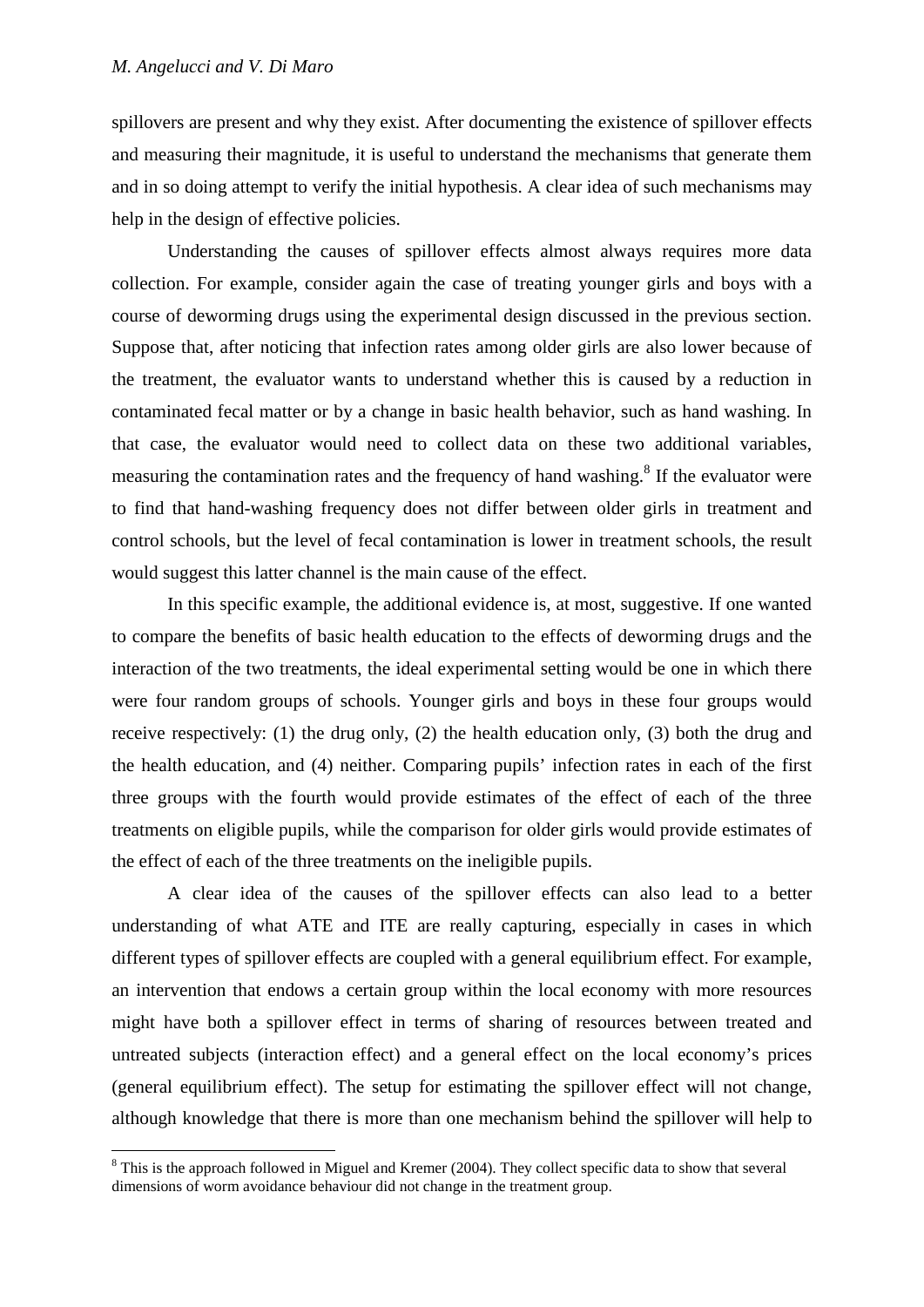correctly interpret the estimated ATE and ITE. In this case, the ATE would be the sum of the direct effect and the general equilibrium effect, and the ITE would be the sum of the indirect (interaction) effect and the general equilibrium effect.

#### **3.5 Important considerations**

As discussed, the key assumptions for the identification and estimation of treatment effects are that (1) the distribution of characteristics of subjects in treatment and control groups is exante identical; and (2) any spillover effect of the treatment to ineligible subjects is restricted to the local economy, that is, the unit of the initial randomization.

Neither of these assumptions is directly testable. However, while one may obtain indirect evidence that the randomization worked by comparing the means or the distribution of characteristics of subjects in the treatment and control groups, it is often difficult to test whether there are no spillover effects between two randomized units. Therefore, it is extremely important to have a good understanding of how local markets and institutions work before designing the experiment.

Knowledge of the local economy is crucial for a successful experimental design. For example, in understanding at what level the deworming drug externalities operate, knowledge of sanitary habits and facilities in the school and at home is essential. Suppose schools had high-quality sanitary facilities and monitored pupils' hand washing, while houses had lowquality facilities. In this case, the risk of contact with contaminated feces may be higher at home than at school. Therefore, it is possible that siblings, rather than classmates of treated children, may benefit indirectly from the treatment. In this case, a double randomization at the school level may detect no spillover effect, although the drug has actually caused a reduction in the infection rates of treated children's siblings.

In sum, a theory regarding the potential causes of spillover effects and knowledge of local social and economic features and interactions are both essential for increasing confidence in the experimental design's suitability to control for or measure spillover effects.

#### **3.6 Design and estimation**

An important issue for the experimental design is the optimal share of units and subjects to randomize. Hahn and Hirano (2010) show that assigning approximately two-thirds of the units to the treatment group  $(T=1)$  and 50 percent of the subjects in those units to the eligible group (E=1) provides the most precise estimates of the ATE and ITE.

To discuss estimation issues, we consider the following regression model in which, as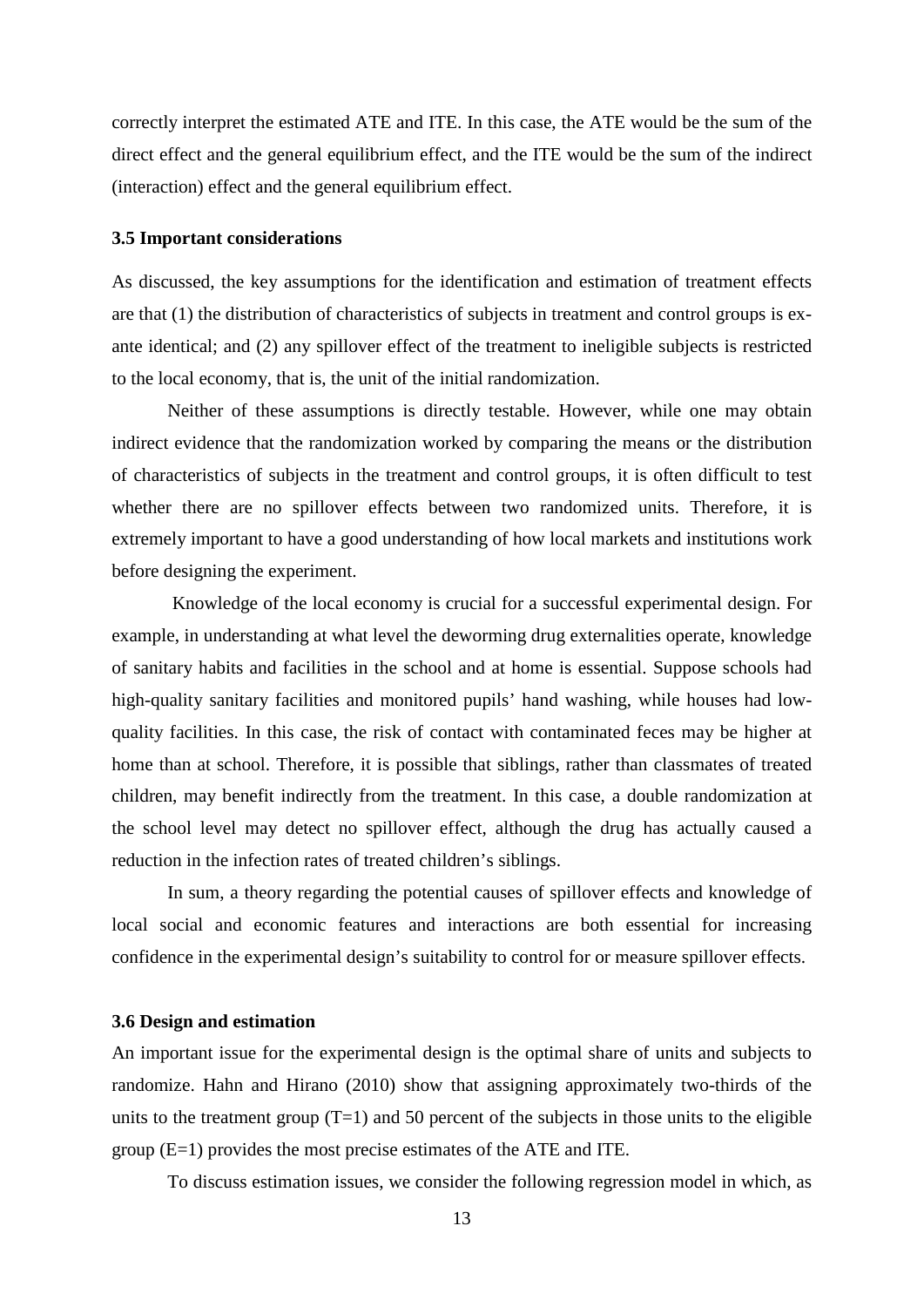above, T indicates the treatment status and E the eligibility. The subscripts  $i$  and  $v$  refer to the household and the local economy. *Xiv* is a vector of observable characteristics at the household and local economy level and  $\varepsilon_{iv}$  represents unobserved determinants of the outcome.

$$
Y_{iv} = \alpha_0 + \alpha_1 T_v + \alpha_2 E_i + \alpha_3 T_v E_i + \alpha_4 X_{iv} + \varepsilon_{iv}
$$

Under the above assumptions, the parameters  $\alpha_1 + \alpha_3$  and  $\alpha_1$  identify the ATE and the ITE when we have eligible and ineligible households.<sup>9</sup>

Estimation issues can vary depending on the type of data available and the method used. With an experimental design and no baseline data (that is, the case summarized by the regression model above) the ATE and ITE can be estimated with a simple OLS. Conditioning on predetermined determinants of the outcome Y improves estimation precision. In the case of nonexperimental methods and ex-post data, controls are needed to control for the differences in treatment and comparison groups.

The availability of baseline data is important to confirm the lack of systematic differences between treatment and control groups at time  $t = 0$  in the case of experimental design (and to check whether randomization was successful), as well as to assess the differences between treatment and comparison groups in the case of the nonexperimental designs that we discuss in the next section. In addition, with baseline data, a difference-indifference (DID) strategy can be used. The basic idea of DID is to use the difference between outcome values in the counterfactual group (control or comparison group) before and after the program ( $Y_{T=0,t=1} - Y_{T=0,t=0}$ ) as an indication of the trend the outcome would have had in the treatment areas had the program not been in operation. After controlling for this trend, the remaining difference between treatment and counterfactual group can then be attributed to the program. This strategy may be especially useful when using nonexperimental methods in which outcome values are likely to be different at the baseline. A further advantage of using a DID strategy is that it improves the precision of both the experimental and non-experimental estimates. In a regression framework, the DID can be written as:

$$
Y_{ivt} = \alpha_0 + \alpha_1 T_v + \alpha_2 t + \alpha_3 E i + \alpha_4 T_v t + \alpha_5 E_i t + \alpha_6 T_v E_i t + \alpha_7 X_{iv} + \varepsilon_{ivt}
$$

<sup>&</sup>lt;sup>9</sup> The parameter  $\alpha_2$  is not identified when eligibility does not vary in the control group.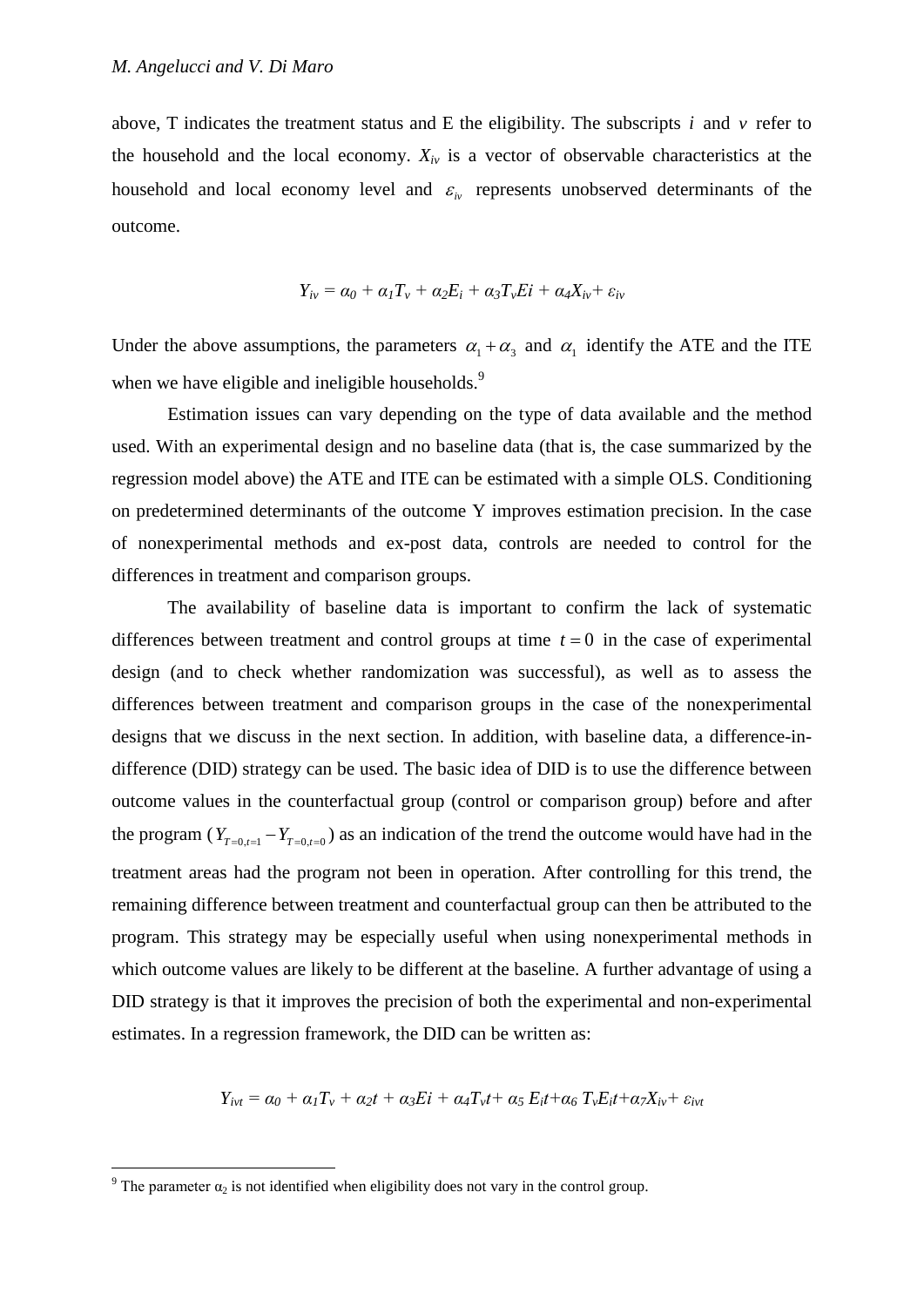The subscript *t* takes the value of 0 for the baseline and one for follow-up observations.

In this specification  $\alpha_4 + \alpha_6$  estimates the ATE and  $\alpha_6$  estimates the ITE. These parameters are identified under the assumption that, in the absence of the treatment, the trend for eligibles and ineligibles in the treatment group would have been the same as the observed trend for eligibles and ineligibles in the control group. This is often called a parallel trend assumption. When estimating the parameters of both equations, the standard errors should be clustered at the unit level (Bertrand, Duflo, and Mullainathan, 2004).

#### **3.7 Total effect of the program**

One might be interested in calculating the total treatment effect of the program. This parameter, which we call the *TATE* (Total Average Treatment Effect), is a weighted average of the ATE and ITE where the weights,  $w_{ATE}$  and  $w_{ITE}$  are the sample proportion of the E=1 and E=0 groups:

TATE = 
$$
w_{ATE}
$$
ATE +  $w_{ITE}$  ITE

#### **4. Spillover effects in non-experimental designs**

In some cases, a randomized design may not be a viable option. In what follows we focus on how to correctly estimate spillover effects without randomized control trials.

Without randomization, the main challenge in the evaluation design is to find a group (defined as the comparison group<sup>10</sup>) that can be compared to the treatment group. In the case of the presence of spillover effects, a further complication is that the outcome for this comparison group must not be affected by the treatment. Moreover, to estimate the spillover effects, we must identify the subject group for which spillover effects are likely (the ineligibles in the local economy) and find a valid comparison group from within local economies that is not affected by the treatment but is comparable to the treated group.

We follow here the same process as above, that is, we have an intervention offered only to a subgroup of subjects  $(E=1)$  living in the treatment units  $(T=1)$  where the program is active. However, here the assignment of a unit (locality, municipality, and so forth) to treatment and the assignment of subjects to the program in treatment units are not random and eligibility is decided according to certain criteria, for example, a poverty score. On one

 $10$ In experimental designs we used the terminology control group but in nonexperimental designs it is more correct to speak about a comparison group to stress the fact that this group, which can be compared to the treatment group, was not selected by a random assignment.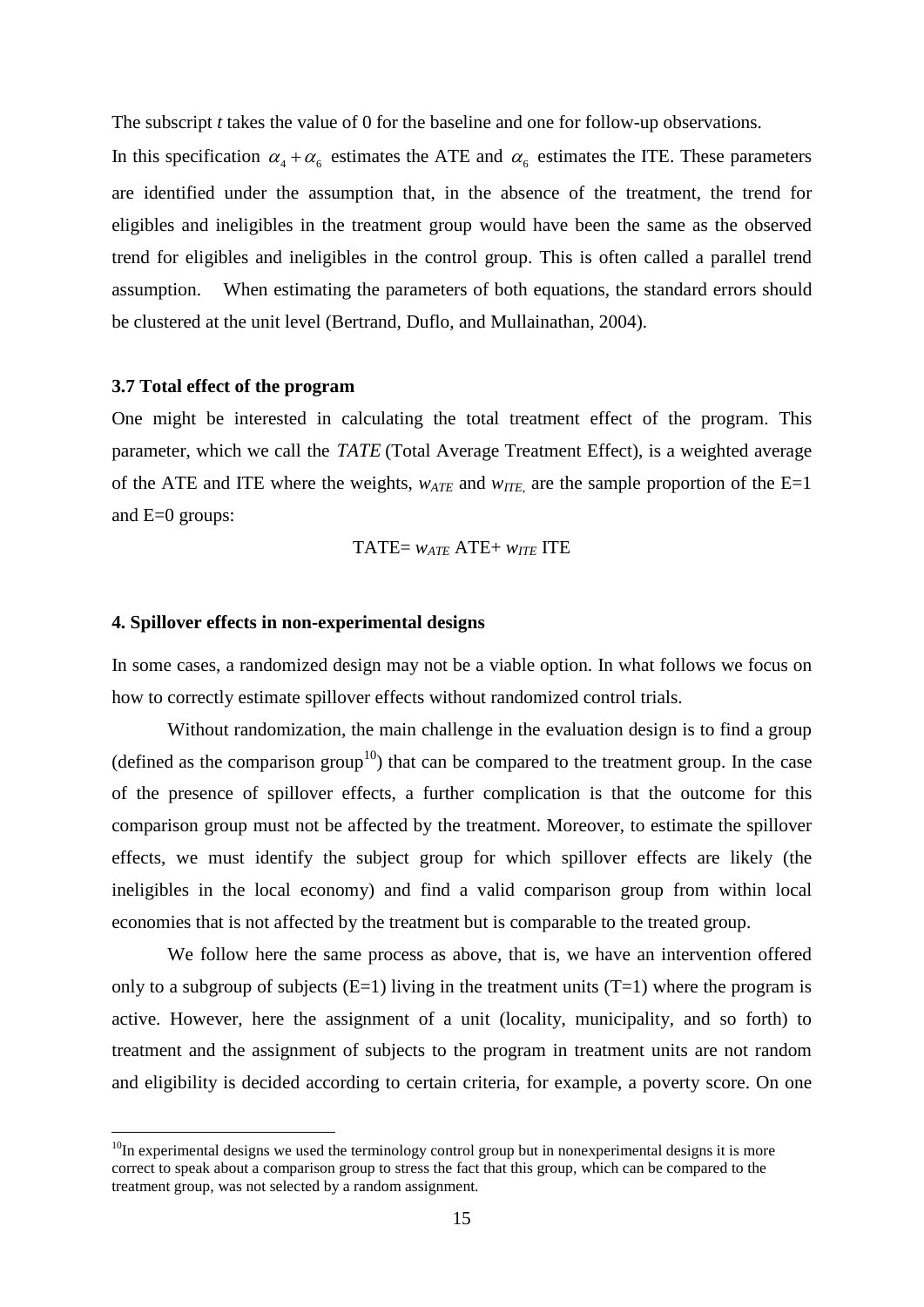hand, a sample of non-treatment units  $(T=0)$  would not necessarily be comparable to a sample of treatment areas; on the other hand, the group of subjects participating in the program  $(E=0)$ cannot be directly compared to those who are ineligible (E=1), as many observable and unobservable characteristics might differ.

There are several non-experimental methods that may estimate the program's impacts in this case. However, these methods require additional and stronger non-testable assumptions than the experimental settings. Therefore, non-experimental methods are generally less credible than experimental methods.

As for the experimental setting, we require samples of four groups: eligibles in treatment units  $(T=1, E=1)$ , eligibles in comparison units  $(T=0, E=1)$ , ineligibles in treatment units  $(T=1, E=0)$  and ineligibles in comparison areas  $(T=0, E=0)$  (or just comparable control units if the eligibility is randomized within the treatment units). Typically, areas excluded from the program are those that can be used for the comparison groups. The complication in a nonexperimental setting is that these areas are, by construction, different from treatment areas. For instance, if the treatment units are the poorest localities (for example, in the design for the evaluation of the urban component of Mexico's conditional cash transfer program), then the units left out  $(T=0)$  are, by definition, less poor than those who are included in  $(T=1)$ .

#### **4.1 Matching**

One nonexperimental design is to employ a matching approach. The key additional nontestable assumption in this method is that the differences between subjects in the treatment and comparison units are observed; therefore, conditional on these assumptions, the treatment assignment is independent of the potential outcomes. This assumption is often called the Conditional Independence Assumption (CIA).

There are two main empirical issues with this approach. First, researchers must find a set of observable characteristics such that the CIA holds. We do not know what such variables are a priori. Researchers have to use their judgment and their knowledge of economic theory and of the local socioeconomic and institutional features. This assumption fails if there are characteristics that predict both treatment take up and outcomes but that are not included in the model. Second, researchers must find a method to match subjects in the treatment group with similar subjects in the comparison groups. A common method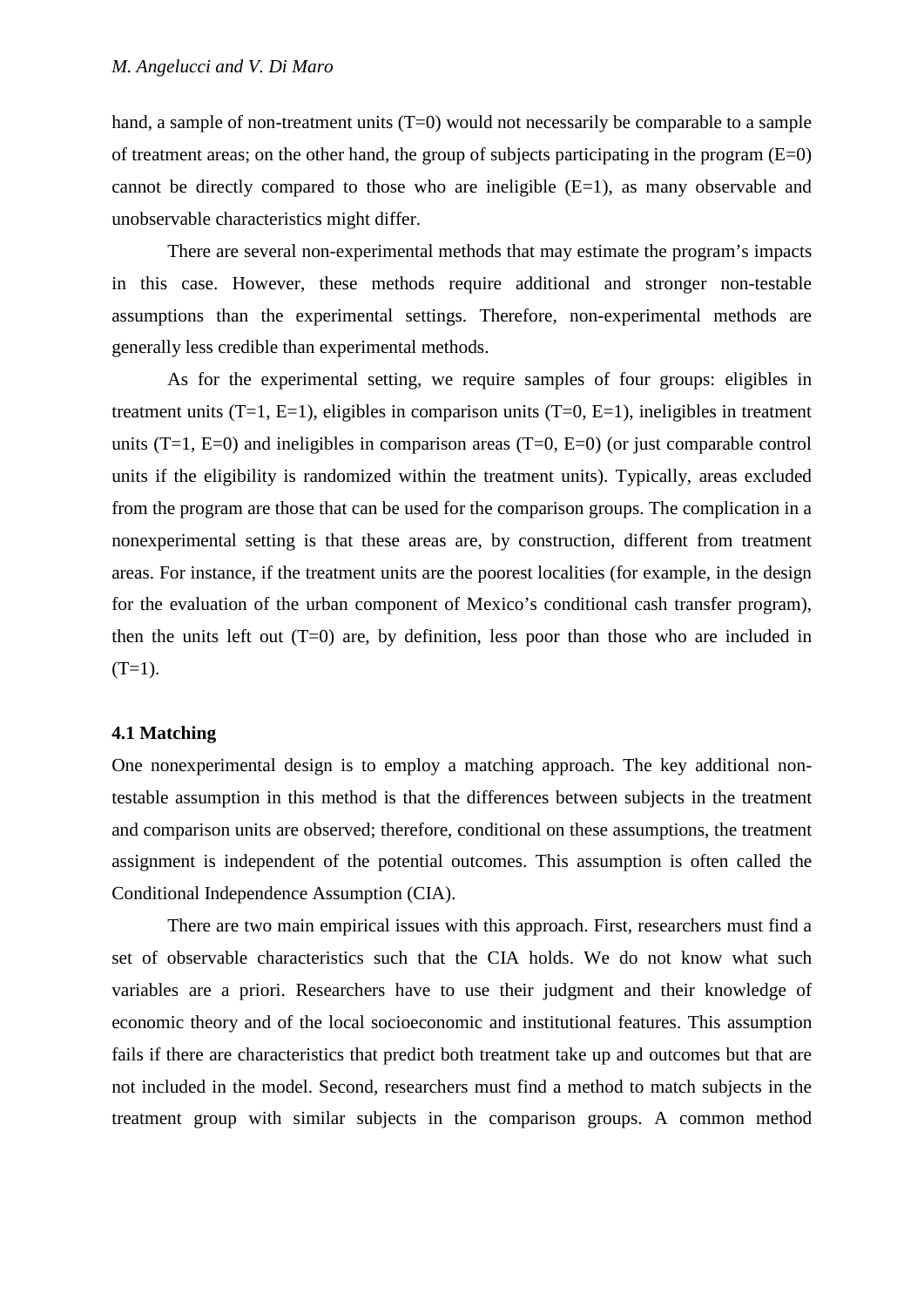employed is propensity score matching  $(PSM)$ .<sup>11</sup> This method entails predicting participation in the program with a probit or a logit regression using many predetermined correlates of program take up. Predictions from these regressions provide a propensity score that can range between 0 and 1 (which can be thought of as the probability of participating in the program) for each subject in treatment and comparison units. Researchers then match treated and untreated subjects in the treatment units with subjects with similar propensity scores in the comparison units to estimate the ATE and ITE parameters.

Two main differences between the PSM method and a simple linear regression are that the PSM only imposes minimal parametric restrictions and that the PSM clearly shows whether there is common support—that is, whether each subject in the treatment units has matched or comparable subjects in the comparison units.

Following the example above, while treatment  $(T=1)$  and comparison  $(T=0)$  areas are different by definition, this would not prevent one from finding households within  $T=1$  that are comparable (that is, with a similar propensity score) to households in T=0 before the intervention occurs. Intuitively, a PSM approach estimates the program's impact comparing units that have been made more comparable by being matched on the basis of propensity score.

In our setting, we can estimate the ATE matching those who participate in the program  $(E=1)$  in treatment areas  $(T=1)$  with those who were eligible to participate  $(E=1)$  in comparison areas (T=0) and the ITE matching those who were ineligible for the program  $(E=0)$  living in treatment areas  $(T=1)$  with those who were ineligible  $(E=0)$  in comparison areas (T=0). Note that in the following equations  $P(X)$  is the propensity score:

$$
ATE = E(Y_1 - Y_0 | T = 1, E = 1, P(X)) = E(Y | T = 1, E = 1, P(X)) - E(Y | T = 0, E = 1, P(X))
$$
  
ITE = E(Y\_1 - Y\_0 | T = 1, E = 0, P(X)) = E(Y | T = 1, E = 0, P(X)) - E(Y | T = 0, E = 0, P(X))

Here, in the absence of randomization, the key assumption is that we can estimate ATE and ITE, because the CIA holds conditional on the propensity score,  $P(X)$ .

#### **4.2 Regression discontinuity**

A different non-experimental method is the regression discontinuity  $(RD)$  approach.<sup>12</sup> In the RD approach, programs are often assigned on the basis of a score (for example, a poverty score or a credit score), and there is a cutoff point above which units (individuals,

<sup>&</sup>lt;sup>11</sup>See, among others, Hendrick, Maffioli, and Vazquez (2010) and Caliendo and Kopeining (2008). <sup>12</sup>See, among others, Chay, Ibarraran, and Villa (2010) and Lee and Lemieux (2009).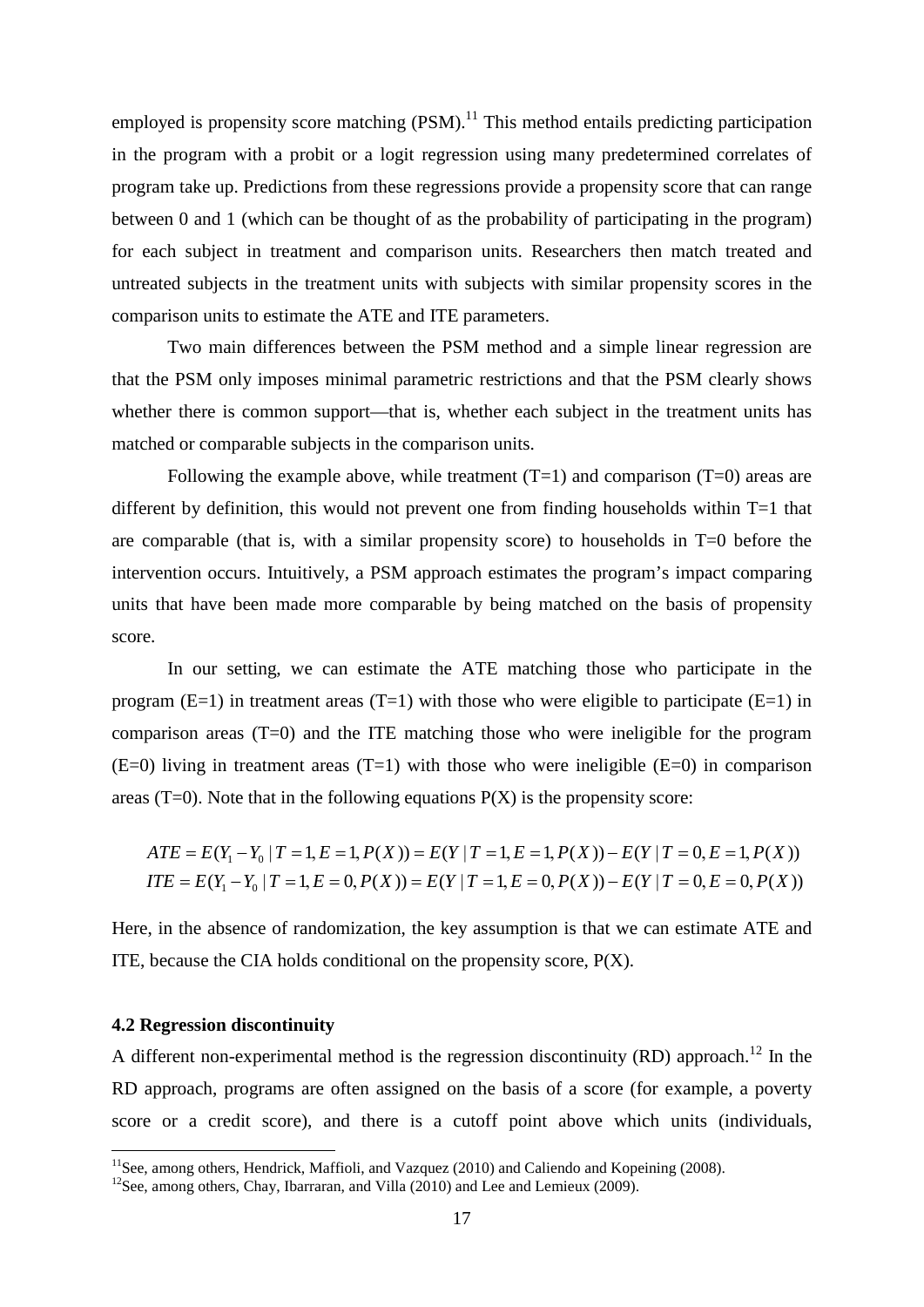households, localities, and so forth) are eligible for the program and below which they are not. Intuitively, units that are just above this cutoff would not differ greatly from units that are just below the cutoff, with the only difference being eligibility for the program. An RD approach exploits the nontestable assumption that unconfoundedness holds in a small enough neighborhood of the cutoff point. That is, in this neighborhood treatment assignment is not systematically related to subjects' characteristics.

The following example shows how RD can work. We have been assuming that assignment of areas to treatment is nonrandom. In most cases, this type of targeting implies that poorer or needier areas are included in the program. Typically, characteristics related to the relevant targeting objectives are used to compute a score, which is then employed to rank the areas. A cutoff point is then chosen,  $^{13}$  and only areas with a score below (or above  $^{14}$ ) this cutoff will be included in the program. In our setting, RD can be employed to estimate both the ATE and the ITE. We would use only areas that are just above and just below the cutoff point, assuming that these areas have both comparable characteristics and that the only relevant difference between them is that those just above the cutoff  $(T=1)$  receive the program and those just below  $(T=0)$  do not. We can write:

> *ATE("just above cutoff")=E(Y<sub>1</sub>-Y<sub>0</sub>|T=1, E=1,"just above cutoff")= E(Y | E=1,"just above cutoff")- E(Y |"just below cutoff")*

and

*ITE*("just above cutoff")= $E(Y_1-Y_0/T=1, E=0, "just above cutoff")=$ *E(Y | E=0,"just above cutoff")- E(Y |"just below cutoff")*

While the identification assumption that unconfoundedness holds around the cutoff may often seem plausible, the RD approach identifies local parameters, the ATE, and the ITE for subjects around the cutoff point, which are not necessarily the general population of interest. RD has a strong internal validity but weak external validity. In our setting, this means that RD is a powerful way to estimate the direct and indirect impact on the areas around the cutoff point (high internal validity), but this result cannot be easily extended to the other areas that are farther from the cutoff point (low external validity). This is even truer if

 $13$ The cutoff point is often chosen according to criteria that are related to the program budget. For example, if only a certain number of localities can be included due to budgetary restrictions, then the cutoff point can be chosen accordingly.

 $14$ Inclusion of below or above the cutoff areas depends on the definition of the score. For example, if a higher value score means that the areas are poorer, and the program wants to include poorer areas, then only areas above the cutoff will be included.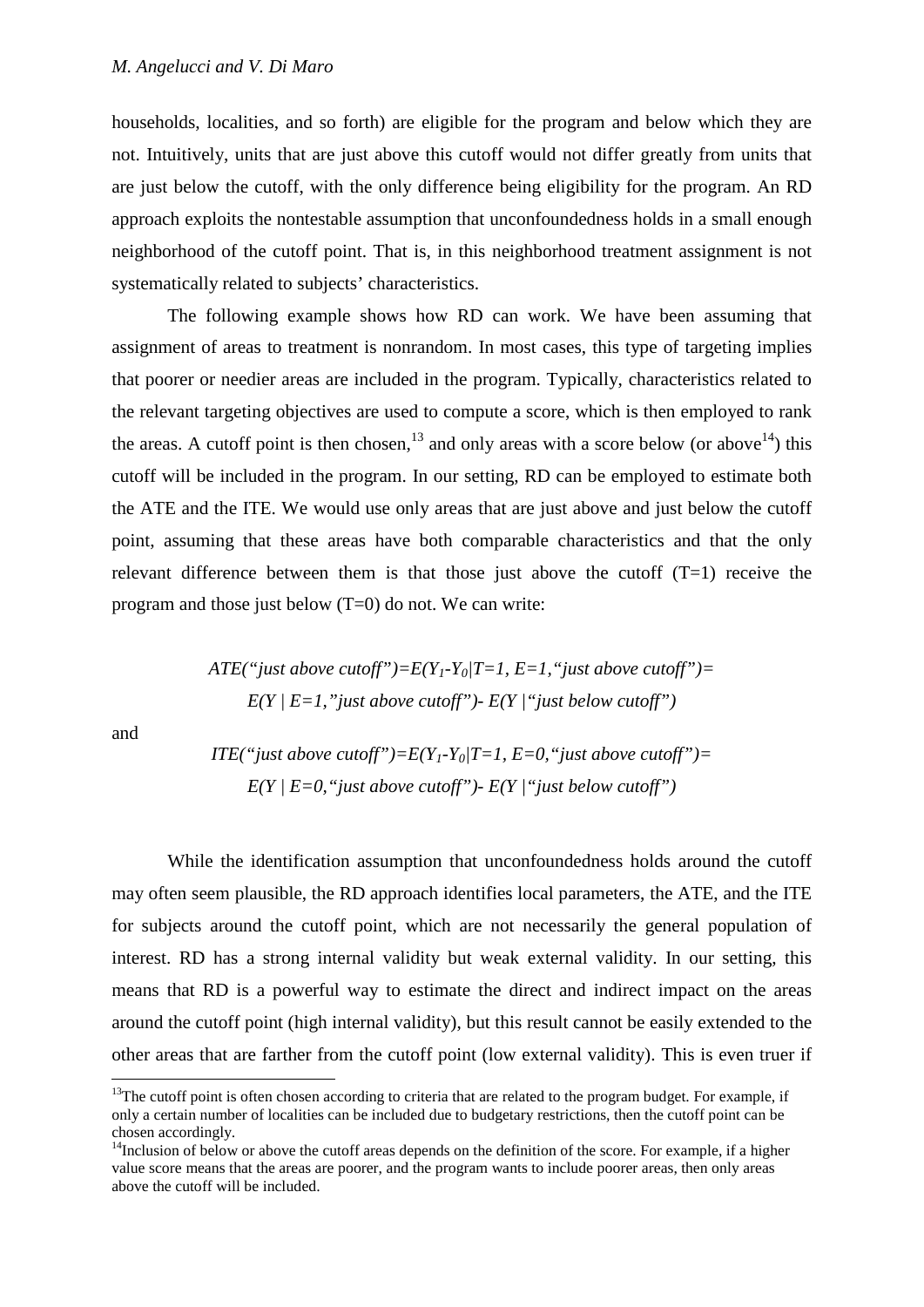there are reasons to believe that areas around the cutoff are different from areas far from the cutoff point. This would be the case in our example, as areas just above the cutoff  $(T=1)$  are those units that are only marginally poor and the other areas, substantially above the cutoff, are by definition poorer.

#### **4.3 Instrumental variables**

Another method that could be used to estimate the direct and indirect effects of a program is the instrumental variables (IV) approach.<sup>15</sup> Typically, any nonrandom assignment to a program creates a bias. For instance, program administrators of a health intervention may assign localities to a program because those areas are better equipped to provide the health packages. The comparison of localities with and without the program would then be biased by definition, since one would be comparing groups that are constructed differently. The impact of any relevant outcome would then be a sum of the true impact and this bias. One can control for some of these differences, including many observed characteristics in the model, but in practice the choice of inclusion in the program would be based on criteria that were not necessarily observable, such as convenience or political, logistical, or budgetary considerations.

The IV approach tries to mitigate this bias by means of another variable (an instrument, Z), which determines the assignment to treatment variable (T) but has no direct effect on the outcome of interest Y. For example, suppose we want to study the impact of providing incentives on screening for breast cancer. Eligible women (E=1) in some areas (T=1) are offered incentives to get screened for breast cancer. Areas with better health infrastructure are more likely to be assigned to the treatment group  $(T=1)$ . Therefore, if we find that the screening rates are higher in the treatment than in the comparison group, we do not know the extent to which this is due to the better infrastructure vs. the effect of the incentives.

However, other variables might explain the assignment to treatment but do not necessarily drive differences in screening for breast cancer. For example, suppose that the political affiliation of the locality leader or the distance of the locality from the municipality center affects the likelihood that the locality is treated, but otherwise have no direct effect on screening rates. Using more formal language, we can say that the instruments Z are correlated with the treatment variable T, but, conditional on T, are not correlated with the outcome Y.

<sup>&</sup>lt;sup>15</sup>A full treatment of an IV approach can be found in chapter four of Angrist and Pischke's book (2009).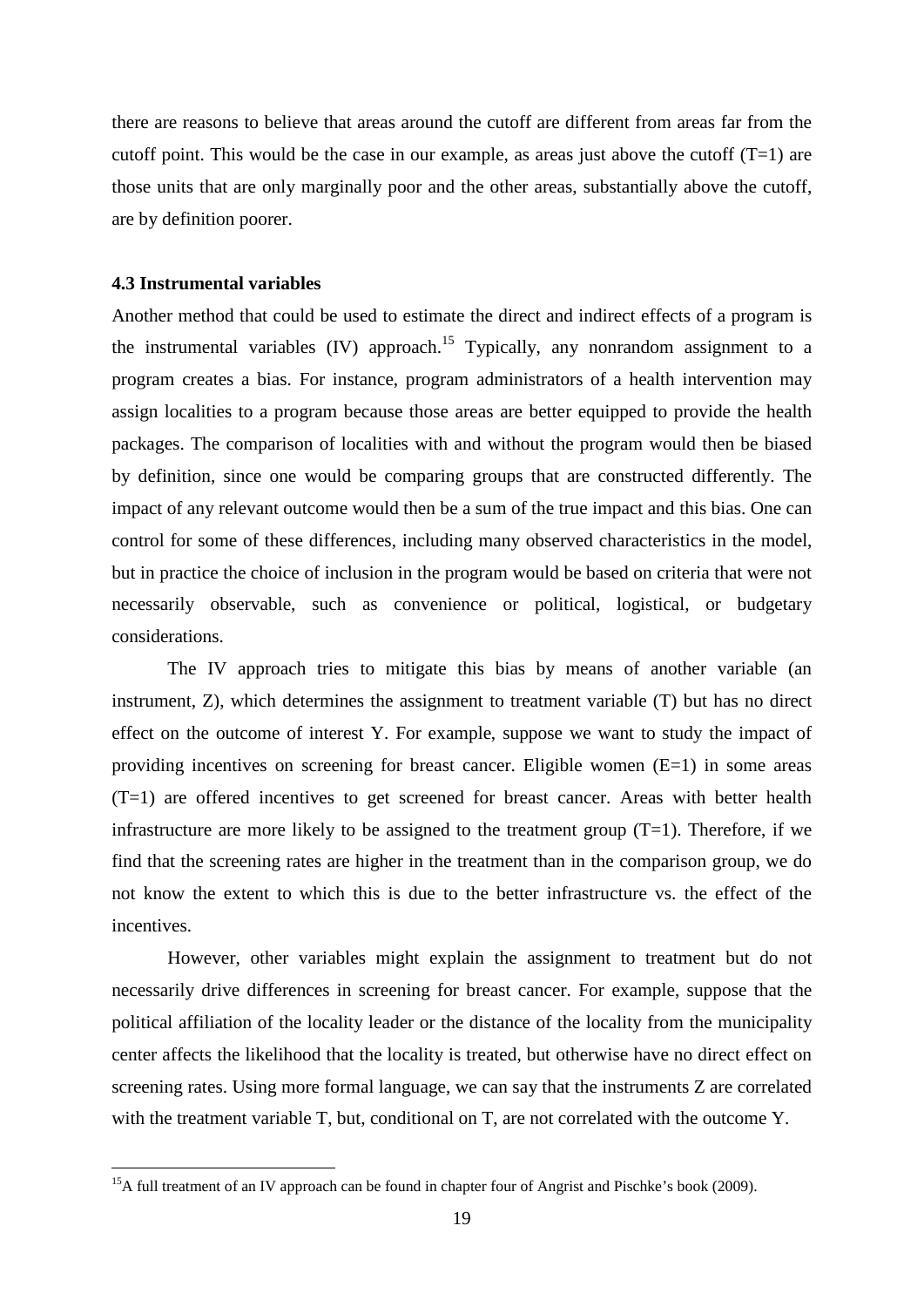An IV approach exploits these variables to estimate the impact of the program<sup>16</sup> In our setting we can employ an IV approach to estimate ATE and ITE as follows:

$$
ATE = E(Y_1 - Y_0 | T = 1, E = 1) = E(Y | T(Z) = 1, E = 1, X) - E(Y | T(Z) = 0, E = 1, X)
$$
  
ITE = E(Y\_1 - Y\_0 | T = 1, E = 0) = E(Y | T(Z) = 1, E = 0, X) - E(Y | T(Z) = 0, E = 0, X)

An intuitive explanation of what IV does in our setting is that it will estimate the impact of the program for those localities that have different values of T because of changes in Z  $(T|Z|=1$  *vs.*  $T|Z|=0$ . As in the RD case, this means that the validity of the estimated impact is only specific to this group of localities, and it cannot be extended to the total universe of interest (low external validity).<sup>17</sup>

#### **5. An example: PROGRESA**

Consider the case of the Mexican conditional cash transfer (CCT) program, PROGRESA.<sup>18</sup> The program's objectives are to improve education, health, and nutrition for poor households in rural Mexico. It provides cash transfers to eligible households under the condition that they send their children to school, have periodic health checks, and participate in informal health and nutrition classes.

Eligible households in the villages sampled for the policy evaluation receive monthly grants of about 200 pesos per household, or 32.5 pesos per adult equivalent. This is about 23 percent and 16 percent of the average food consumption per adult equivalent for the eligible and ineligible in control villages.

#### **5.1 Effect of PROGRESA on consumption**

Suppose the goal of the evaluator is to measure the effect of PROGRESA on consumption. As discussed, one of the things to consider when designing the experiment is whether there may be spillover effects. To determine if there are likely to be spillover effects, it is important to understand some of the features of rural Mexico. First, the villages that the program targets are small and marginalized (a combination of financial and geographic isolation), and the

 $16$ In practice, the most difficult part is to find valid instrumental variables. It is always possible to come up with arguments against the validity of instrumental variables, including those we are using as an example in this chapter.

 $17$ Following this interpretation, the estimated impacts are only local. We can call them: Local Average Treatment Effect (LATE) and Local Indirect Treatment Effect (LITE).<br><sup>18</sup>The following discussion is related to Angelucci and De Giorgi (2009).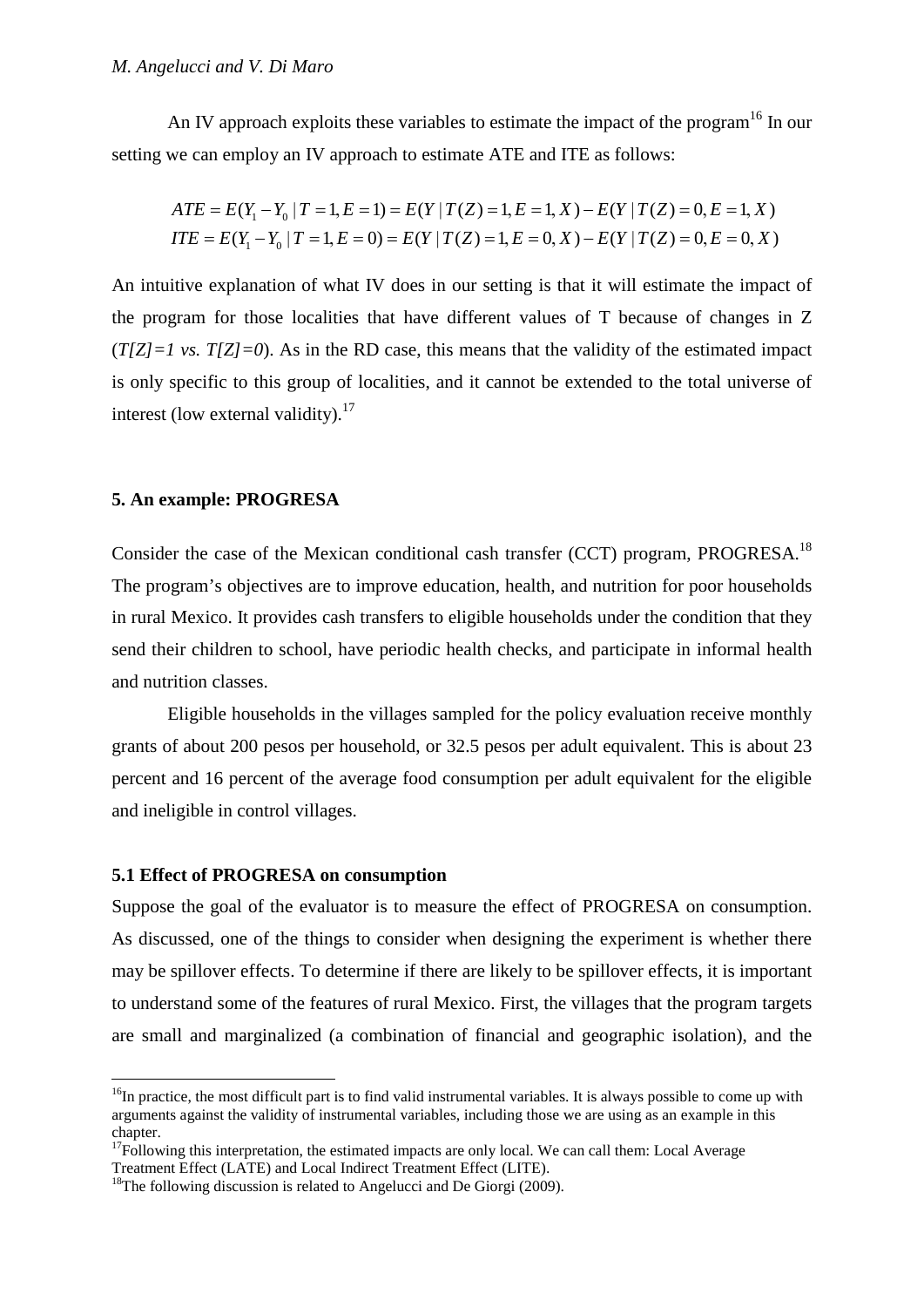residents' income tends to be very volatile. It is conceivable that households may want to borrow money or buy insurance to ensure their consumption is stable even though their income varies over time. However, there are no formal credit or insurance institutions such as banks. Therefore, it is highly likely that these households will resort to informal activities to stabilize their consumption, consistent with the evidence that consumption is much more stable over time than income.

One such activity may be to share resources with other households in the village. Households may share assets or labor, grant each other loans, or give each other gifts. Abundant evidence suggests that these informal activities are common and frequent among the poor (for example, Rosenzweig 1988, Townsend 1994, Udry 1995, Fafchamps and Lund 2003, Dubois, Jullien, and Magnac 2008, Fafchamps 2008). In particular, we have reason to believe that these informal resource sharing networks may be important in the villages in which PROGRESA is implemented. For example, these villages have very low migration rates (in 1999, only about 5 percent of households had at least one member leave in the previous five years, of which, 20 percent moved within the same village). Subsequently, about 80 percent of households have relatives in the same village. In these villages, groups of related households (parents' offspring and siblings, as well as more distant relations) live and work in close proximity. Therefore, it is highly likely that when one household experiences high earnings, be it a good harvest or a government transfer, it might share some of those earnings with extended family members.

This discussion suggests the following: First, to evaluate the effect of PROGRESA on eligible households, researchers should not compare their consumption with that of ineligible households living in the same village, but randomly select a group of treatment and control villages, choosing eligible households in these villages (if one believes these spillover effects occur mainly at the village level) and collecting data on eligible households in both treatment and control villages. Second, to measure spillover effects, researchers should also collect information on ineligible households living in both treatment and control villages.

The design of the experiment is exactly as described. Because of logistical constraints, the program was started in a limited number of localities and gradually expanded to cover all targeted localities. The evaluator exploited this gradual phasing in of the program to create the following experiment. Out of a sample of 506 villages, 320 were randomized to receive the program from May 1998. The remaining 186 villages started receiving the program at the end of 1999. A village level census conducted before the randomization ensured there were data on all households in the 506 villages. Each household was classified as eligible or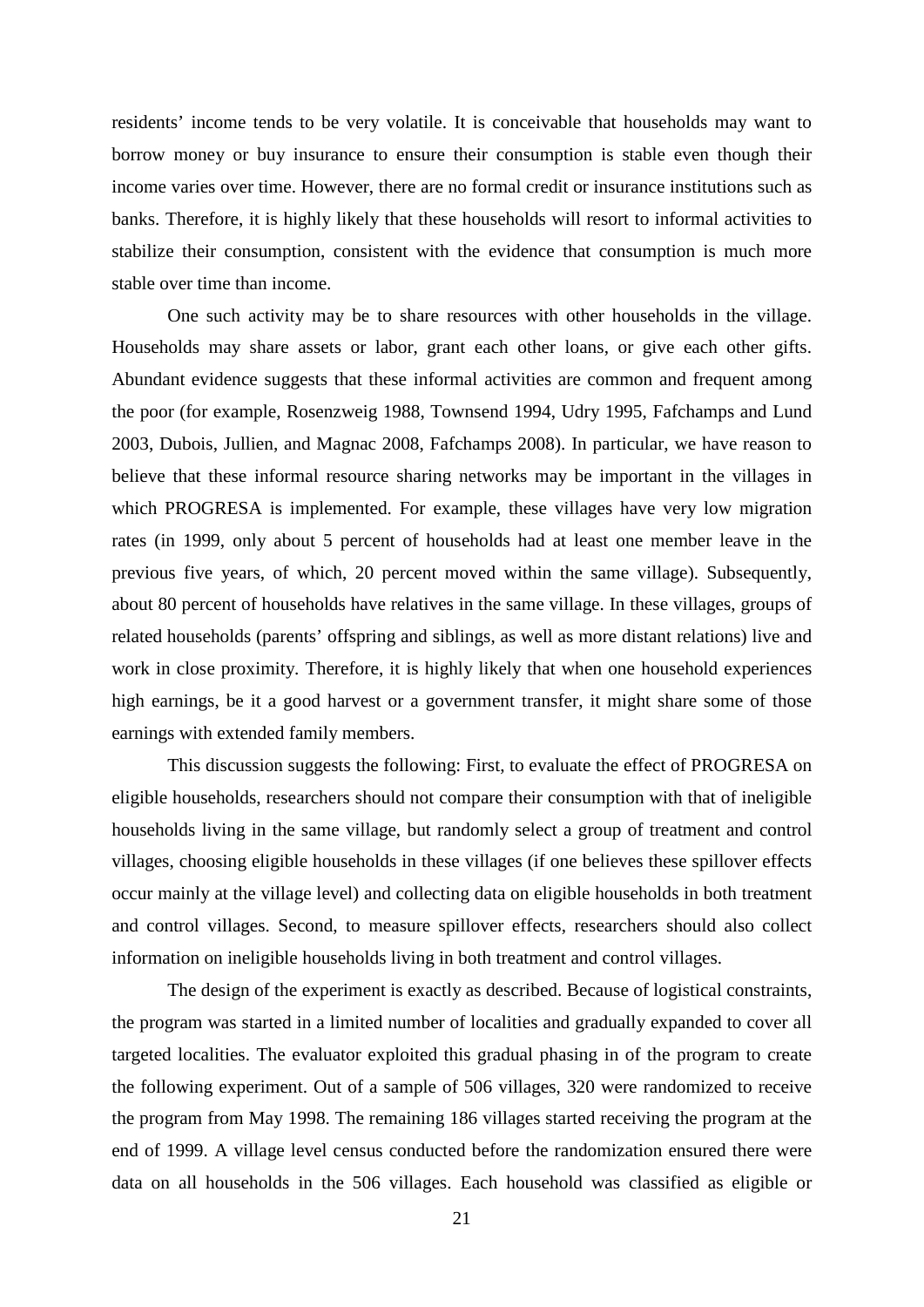ineligible based on a poverty score computed from observable characteristics (ranging from education to assets owned to dwelling characteristics). Thus, we have information on eligible  $(E=1)$  and ineligible  $(E=0)$  households in treatment  $(T=1)$  and control  $(T=0)$  villages, as shown in Figure 1.

Importantly, there were both eligible and ineligible households in the same extended family. Thus, for example, it is likely that a woman in a household whose income increased by 25 percent because of the PROGRESA grant shared some of it with her sister's household. This leads to the formulation of our testable hypotheses.

• Hypothesis 1: PROGRESA increases the consumption of eligible households—that is, the consumption ATE is positive:

$$
ATE^{C} = E(C_1 - C_0 | E = 1, T = 1) > 0.
$$

• Hypothesis 2: PROGRESA has a positive indirect effect on the consumption of ineligible households—that is, the consumption ITE is positive:

$$
ITE^{C} = E(C_1 - C_0 | E = 0, T = 1) > 0
$$

Because of the experimental design, to test these hypotheses one can simply compare the average consumption of eligibles and ineligibles in treatment and control villages:

$$
E(C \mid E = 1, T = 1) - E(C \mid E = 1, T = 0)
$$
  

$$
E(C \mid E = 0, T = 1) - E(C \mid E = 0, T = 0)
$$

To increase the precision of the estimates, it is common practice to estimate the above parameters using a regression, adding predetermined determinants of consumption. These are variables that affect consumption (for example, socioeconomic characteristics), but which are not correlated with the treatment dummy, because they are measured *before* the beginning of the program. That is, one can estimate the following regression in which, as above, T indicates the treatment status and E the eligibility. The subscripts  $i$  and  $v$  refer to the household and the local economy, respectively.

$$
Y_{iv} = \alpha_0 + \alpha_1 T_v + \alpha_2 E_i + \alpha_3 T_v E_i + \alpha_4 X_i + \varepsilon_{iv}
$$

The parameters  $\alpha_1 + \alpha_3$  and  $\alpha_1$  identify the ATE and the ITE. The variables (*X*) are: household poverty index and land size; locality poverty index and number of households; and the gender, age, and literacy of the head of household and whether he or she speaks an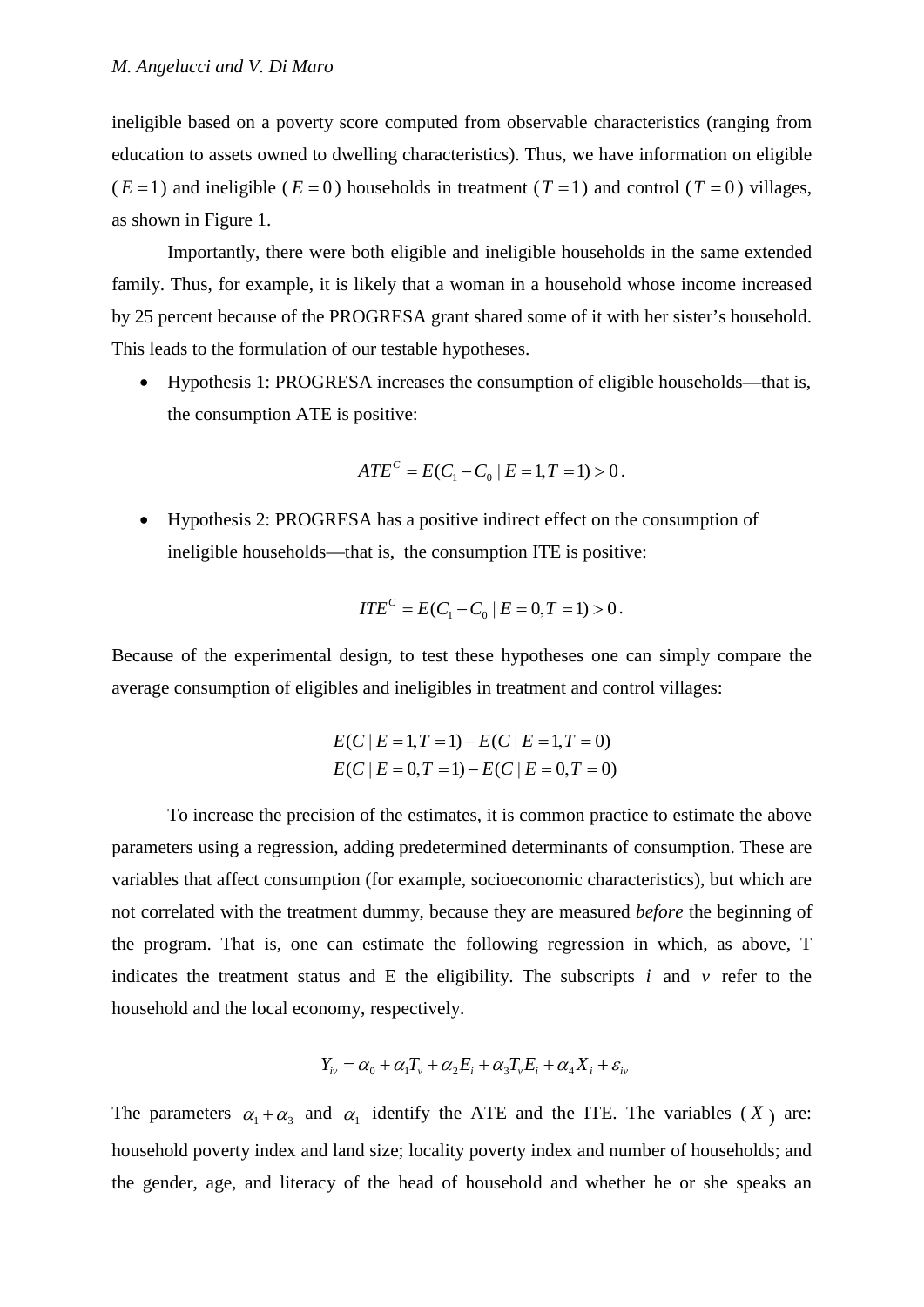indigenous language. All the *X* variables are at 1997 values.

However, before estimating average treatment effects it is necessary to check that the randomization worked—that is, that the characteristics of subjects in treatment and control villages did not differ systematically, especially in those cases in which randomization was at the village/local economy level and relevant outcomes were mostly at the individual/household level. Berhman and Todd (1999) perform this exercise, confirming that the baseline characteristics are balanced between treatment and control villages.

Table 1 shows the actual data. As hypothesized, both effects are positive and significant. The consumption ATE is between 24 and 30 pesos, a 15 percent to 20 percent increase in monthly food consumption per adult equivalent, compared to the levels in control villages (which, by assumption, are not affected by the program's existence). The consumption ITE is also positive: PROGRESA causes ineligibles' monthly food consumption to increase by about 20 pesos, which is roughly a 10 percent increase compared to the consumption level of ineligible households in control villages.

#### **5.2 General equilibrium effects**

While we have established the existence of positive spillover effects on consumption, provided the village randomization was successful and the consumption spillover effects occurred only within villages, it is not yet clear whether the proposed mechanism (informal gifts and loans between villagers, especially family members) causes these indirect effects. Besides working through informal gifts and transfers between relatives and friends, the program may affect the labor and goods markets as well as savings. Higher goods prices may increase the incomes of ineligible households if they produce the commodities for which prices have increased. Similarly, higher wages may increase their labor earnings.

Given the village randomization, we can test the hypothesis that PROGRESA generates general equilibrium effects by comparing average prices, wages, and income in control and treatment villages. We observe unit values for 36 food commodities, the consumption of which accounts for about two-thirds of an eligible household's nondurable consumption in control villages. These unit values are observed for the first time in March 1998, right before the distribution of the first transfers, and then again in October 1998 and May and November 1999, after which the control villages also start to receive cash transfers.

We estimate the parameters of the following equation: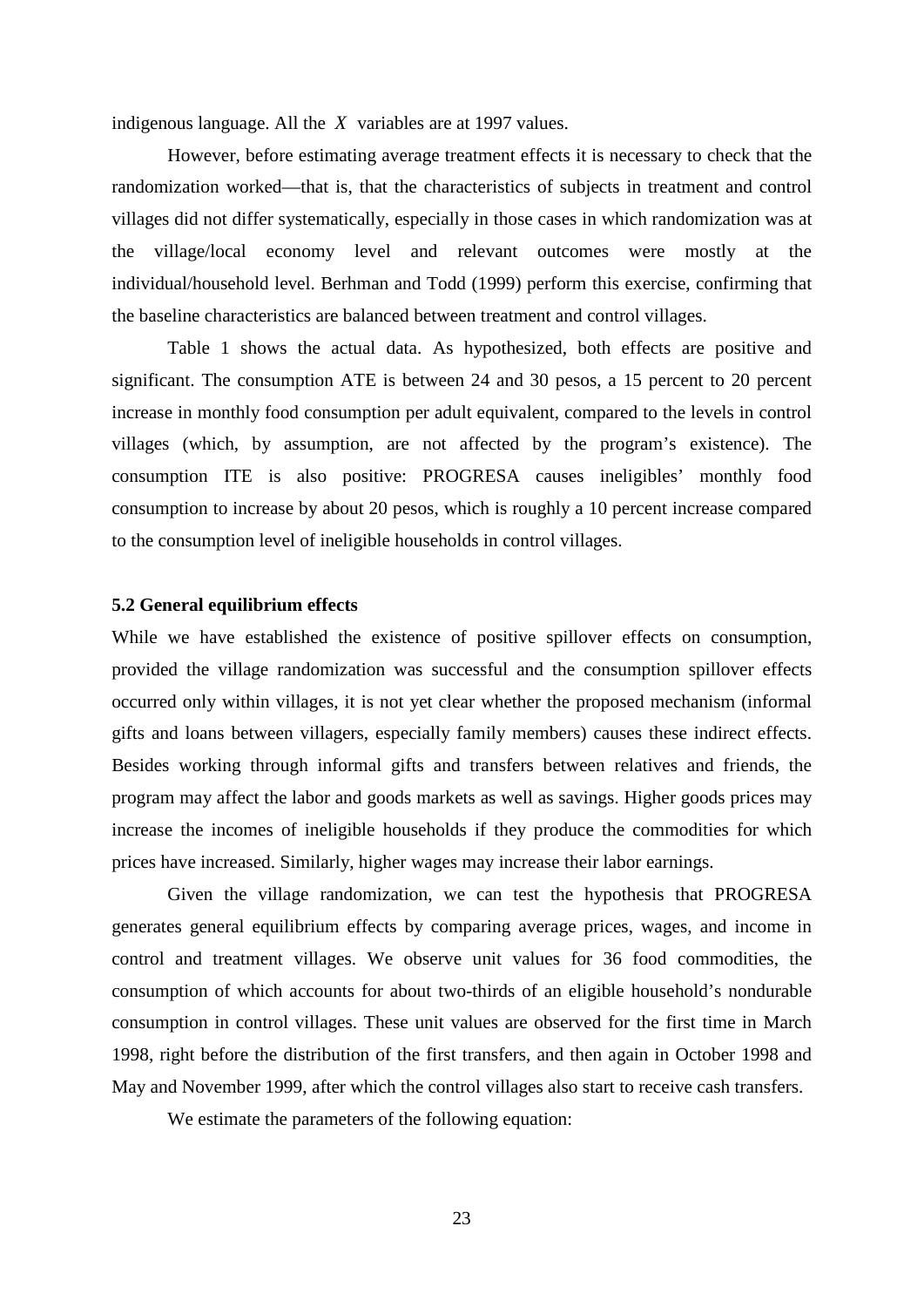$$
Y_{iv} = \alpha_0 + \alpha_1 T_v + \alpha_2 E_i + \alpha_3 T_v E_i + \alpha_4 X_i + \varepsilon_{iv}
$$

Where the variable Y is the log price of the i-th commodity in village v,  $T$  is a dummy for treatment village, and E is a dummy for three data waves after the beginning of the program. For a robustness check, we also present the estimates of the effect of PROGRESA on prices, dropping the baseline and using the cross sectional variation only.

Table 2 shows no significant difference in prices by village type, as the coefficient of the interaction between the village and time dummy is -0.01 and is not statistically significant. That is, we cannot reject the hypothesis that there are no differential effects on goods prices by village type, and any effect is likely small (as the standard error is 0.01). Since grocery stores likely serve clusters of control and treatment villages—only 10 percent of purchases of chicken, meat, and medicines and 53 percent of purchases of staples such as milk, corn, and flour take place within one's village of residence—prices may increase in both control and treatment villages. We would not able to identify this effect.

We repeat the analysis for median village wages, the results of which are reported in Table 3. For prices, the point estimate is -0.02 (small and negative) and the standard error is 0.03. Thus, the effect is not statistically different from zero and is, at most, small.

#### **5.3 Other mechanisms**

Having ruled out any sizable general equilibrium effect on prices and wages, it is useful to provide direct evidence that the increase in consumption for ineligible households is caused by an increase in the number of loans and gifts received. Angelucci and De Giorgi (2009) find increases in informal loans and transfers to ineligible households in treatment villages (and a small decrease in the value of their savings). The implications of these findings are that failing to account for the program's spillover effects results in a 12 percent underestimation of the effect of PROGRESA on consumption in treatment villages. More generally, this exercise teaches us how households cope with high levels of income variability and the absence of formal credit and insurance.

Learning about the causes of spillover effects is useful for at least two additional reasons. First, it helps us understand what to expect when implementing a program at the national level. In this case, the findings suggest the program will continue to have sizeable spillover effects on consumption as long as informal sharing institutions—such as the extended family—are as important in the rest of Mexico as in the sampled villages. Second, the findings can help policy makers design more cost effective policies.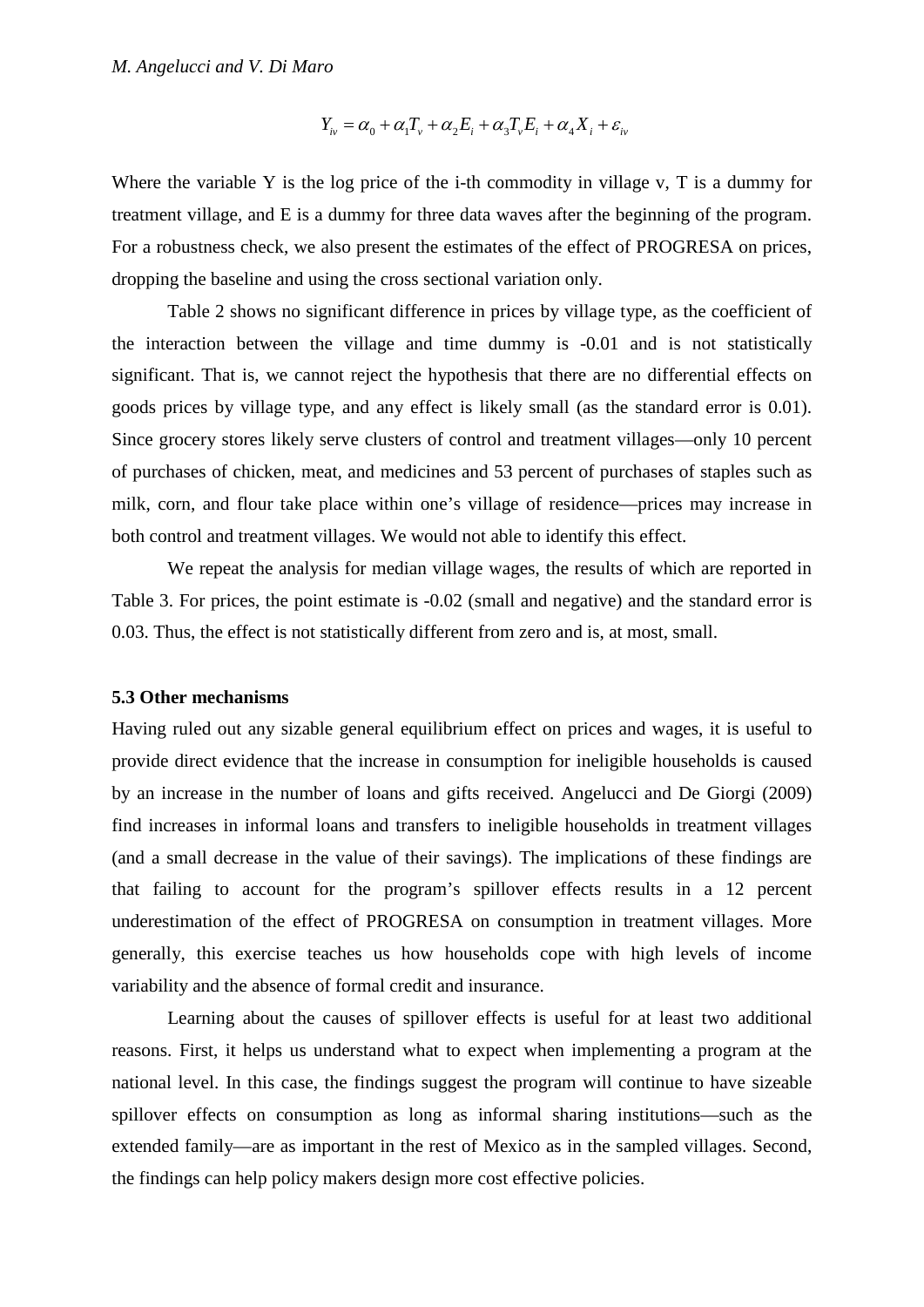Suppose one were to find that all village members benefit from the program because they redistribute the PROGRESA grant in the village regardless of the actual identity of the households that receive the transfer. This would mean that costly and time consuming household level targeting may not be required. Geographic targeting, using poverty maps to identify poor areas, could be a cheaper and faster alternative.

#### **6. Conclusions**

Subjects who are ineligible for a particular treatment will often benefit from it indirectly in a wide variety of interventions. Measuring these spillover effects (or Indirect Treatment Effects) and understanding the mechanisms that generate them can be crucial to the design of effective policies. Failing to adopt an evaluation design that accounts for spillover effects can result in a double underestimation of a program's impact, as the average effect on eligible subjects is underestimated and the effect of the treatment on ineligible subjects goes completely unnoticed. This double underestimation may lead to incorrect policy recommendations (for example, dropping the program because it does not seem cost effective).

This paper makes some key recommendations to aid the design of evaluations that account for the presence of spillover effects. Here is a summary of these recommendations:

1. Develop and/or adopt a theory about what may cause the spillover effects, who may be affected by them, and how. Knowledge of the local economy and of the types of interactions among its members is crucial for the design of an evaluation that at least accounts for the existence of spillover effects. Ideally, the evaluation should enable researchers to measure the effects and understand why they arise. Having a hypothesis about spillover effects often means having better assumptions about how the program works, which should help in the design of better policies.

2. To measure spillover effects effectively, the evaluation design must take them into account from the start. This often means collecting more data, for instance by surveying geographical areas that are not affected by the intervention. Evaluation designs that do not consider these issues from the very beginning are typically unable to measure spillover effects.

25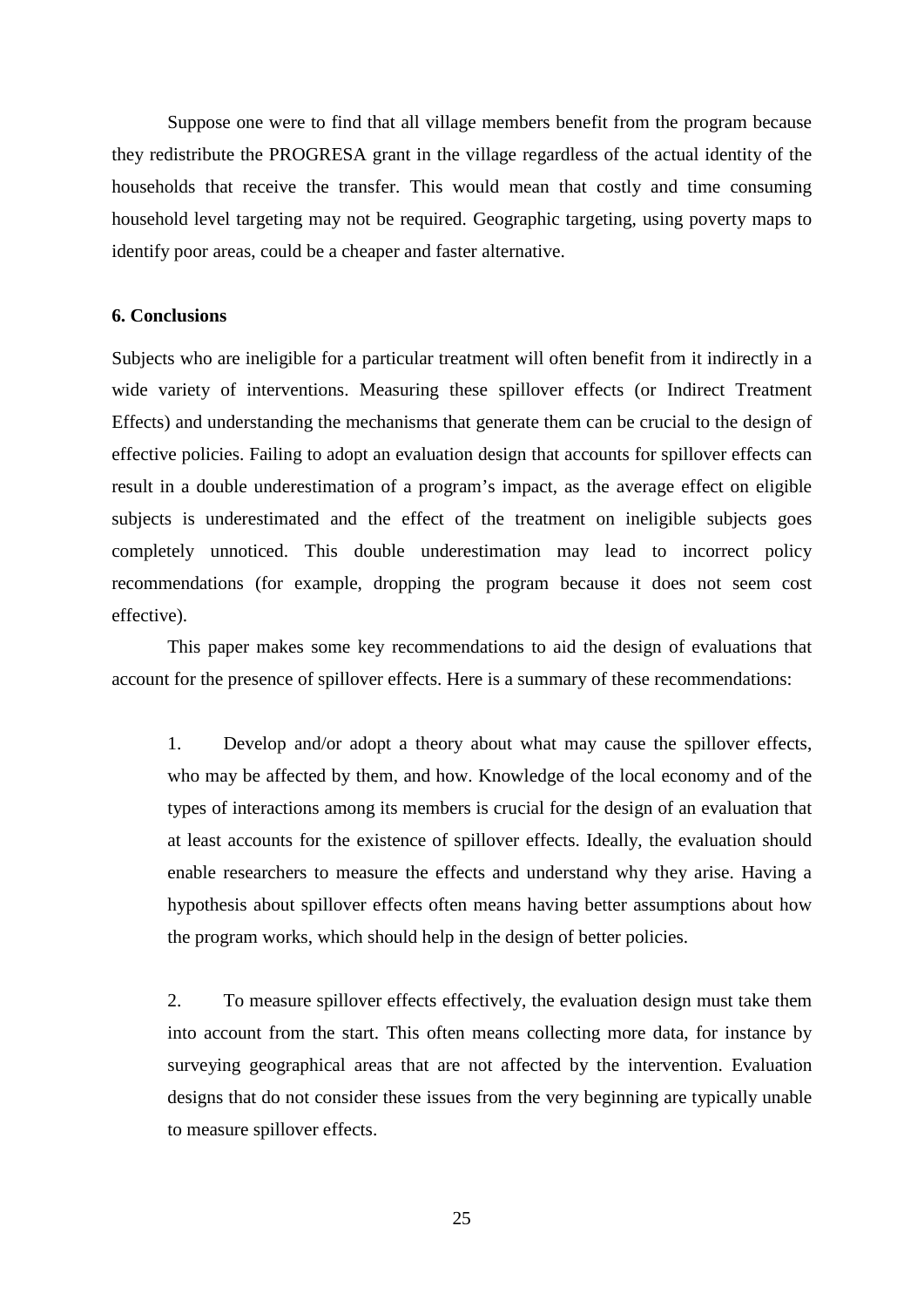3. To identify and estimate the average treatment effect on eligible subjects (ATE) in the presence of spillover effects, researchers should select a control group that is not affected by the program. Theory will guide in this choice. Consider, for example, the case in which the indirect effects operate at village level. With an experimental design, randomize at village level. With a selection-on-observables design (matching), select treatment and control groups from different villages.

4. To identify and estimate the indirect treatment effect (ITE), that is the effect of the treatment on individuals who are not directly affected by the treatment, have two groups of subjects with similar characteristics (the same distribution of characteristics if there is random assignment) but only one group that is indirectly affected by the treatment. Consider, for example, the case in which the indirect effects operate at village level. With an experimental design, conduct a double randomization across and within villages. With a selection-on-observables design (matching), select subjects that live in treated villages and who are indirectly affected by the treatment and compare them with similar subjects from different villages.

5. To understand the *mechanisms* that cause the spillover effects, think about potential competing explanations and collect data on relevant outcomes. In many cases, unveiling the mechanisms behind the spillover effects will lead to a better understanding of how the program works in general.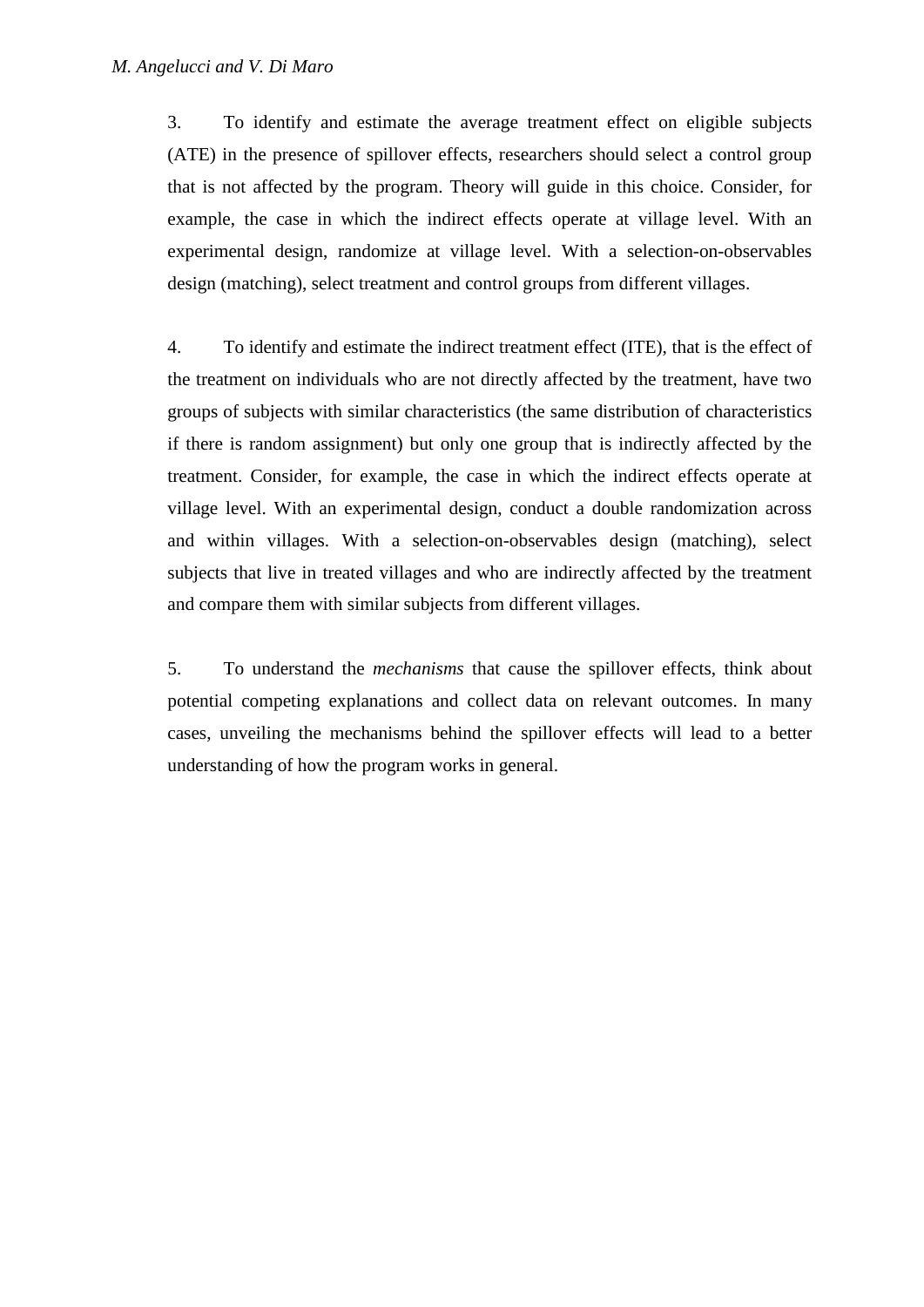#### **References**

- Angelucci, M., and G. De Giorgi. 2009. "Indirect Effects of an Aid Program: How do Cash Injections Affect Ineligibles' Consumption?" *American Economic Review*, 99(1), 486- 508, March.
- Angrist, J.D. and J. Pischke. 2009. *Mostly Harmless Econometrics.* Princeton, NJ, United States: Princeton University Press.
- Avitabile, C., 2012. "Spillover Effects in Healthcare Programs: Evidence of Social Norms and Information Sharing". IDB Working Papers Series No. IDB-WP-380, December.
- Baird, S., Bohren, J.A, McIntosh, C., and Ozler, B. (2014), "Designing experiments to measure spillover effects," PIER working paper
- Berhman, J., and P. Todd. 1999. "Randomness in the Experimental Sample of Progresa (Education, Health, and Nutrition Program)". International Food Policy Research Institute Working Paper. Washington DC, United States: IFPRI.
- Bertrand, M., Duflo, E., and Mullainathan S. (2004), "How Much Should We Trust Difference in Differences Estimates?' *The Quarterly Journal of Economics* 119(1): 249-275.
- Bobonis, G. J., and Finan F. (2009), "Neighborhood Peer Effects in Secondary School Enrollment Decisions". *The Review of Economics and Statistics* 91(4): 695-716
- Caliendo, M., and S. Kopeining. 2008. "Some Practical Guidance for the Implementation of Propensity Score Matching". *Journal of Economic Surveys*. Blackwell Publishing, vol. 22(1), pages 31-72, 02.
- Chay, K., P. Ibarraran, and J. M. Villa. 2010. "Regression Discontinuity and Impact Evaluation". Forthcoming in the Inter-American Development Bank-SPD Impact Evaluation Guidelines series. Washington DC, United States: IDB.
- Crepon, B., Duflo, E., Gurgand, M., Ratheot, R., and Zamora, P. (2013), "Do labor market policies have displacement effects? Evidence from a randomized experiment," *The Quarterly Journal of Economics*, 128(2), 531-80.
- Di Tella, Rafael, and Ernesto Schargrodsky, "Do Police Reduce Crime? Estimates Using the Allocation of Police Forces After a Terrorist Attack," *American Economic Review* 94:1 (2004), 115–133.
- Dubois, P., Jullien, B., and Magnac, T. (2008) "Formal and Informal Risk Sharing in LDCs: Theory and Empirical Evidence", *Econometrica* 76: 679-725.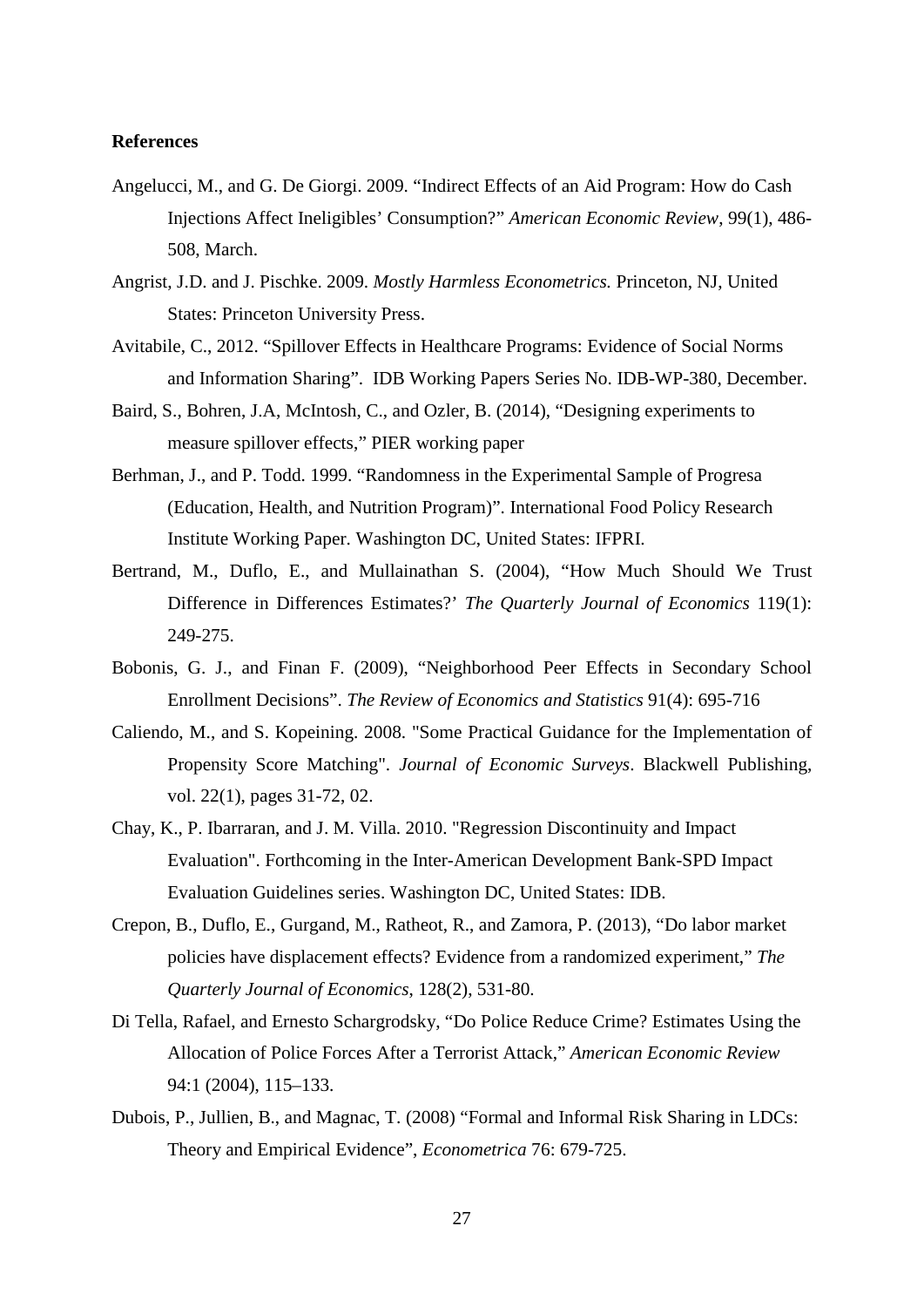- Fafchamps, M. (2008) "Risk Sharing Between Households", forthcoming *Handbook of Social Economics*
- Fafchamps, M., and Lund, S. (2003) "Risk-sharing Networks in Rural Philippines", *Journal of Development Economics* 71: 261-87.
- Hahn, J. and Hirano, K. (2010), "Design of Randomized Experiments to Measure Social Interaction Effects," [Economics Letters](http://dx.doi.org/10.1016/j.econlet.2009.09.023) 106(1): 51-53
- Hendrick, C., A. Maffioli, and G. Vazquez. 2010. "Guidelines on Matching". Forthcoming in the Inter-American Development Bank-SPD Impact Evaluation Guidelines series. Washington DC, United States: IDB.
- Heckman, James J. & Lalonde, Robert J. & Smith, Jeffrey A., 1999. "The economics and econometrics of active labor market programs," Handbook of Labor Economics, in: O. Ashenfelter & D. Card (ed.), Handbook of Labor Economics, edition 1, volume 3, chapter 31, pages 1865-2097, Elsevier.
- Lee, D., and T. Lemieux. 2009. "Regression Discontinuity Designs in Economics". National Bureau of Economic Research. Working Paper No. 14723, Feb 2009. Cambridge, MA, United States: NBER.
- Miguel, E., and M. Kremer. 2004. "Worms: Identifying Impacts on Education and Health in the Presence of Treatment Externalities". *Econometrica* 72(1): 159-217.
- Moffitt, R. 2001. "Policy Interventions, Low-Level Equilibria, and Social Interactions". In: S.N. Durlauf and P. Young, editors. *Social Dynamics* 45-82. Cambridge, MA, United States: MIT Press.
- Rieben S, Kalinina O, Schmid B, Zeller SL (2011) Gene Flow in Genetically Modified Wheat. PLoS ONE 6(12): e29730. doi:10.1371/journal.pone.0029730
- Rosenzweig, M. (1988), "Risk, Private Information, and the Family," *American Economic Review*, 78(2): 245-50.
- Townsend, R., (1994), "Risk and Insurance in Village India", *Econometrica*, 62(3): 539- 591.
- Yang, D. 2008, "Can Enforcement Backfire? Crime Displacement in the Context of Customs Reform in the Philippines". *The Review of Economics and Statistics* 90(1): 1-14
- Udry, C. (1995), "Risk and Saving in Northern Nigeria", *American Economic Review,* 85(5): 1287-1300.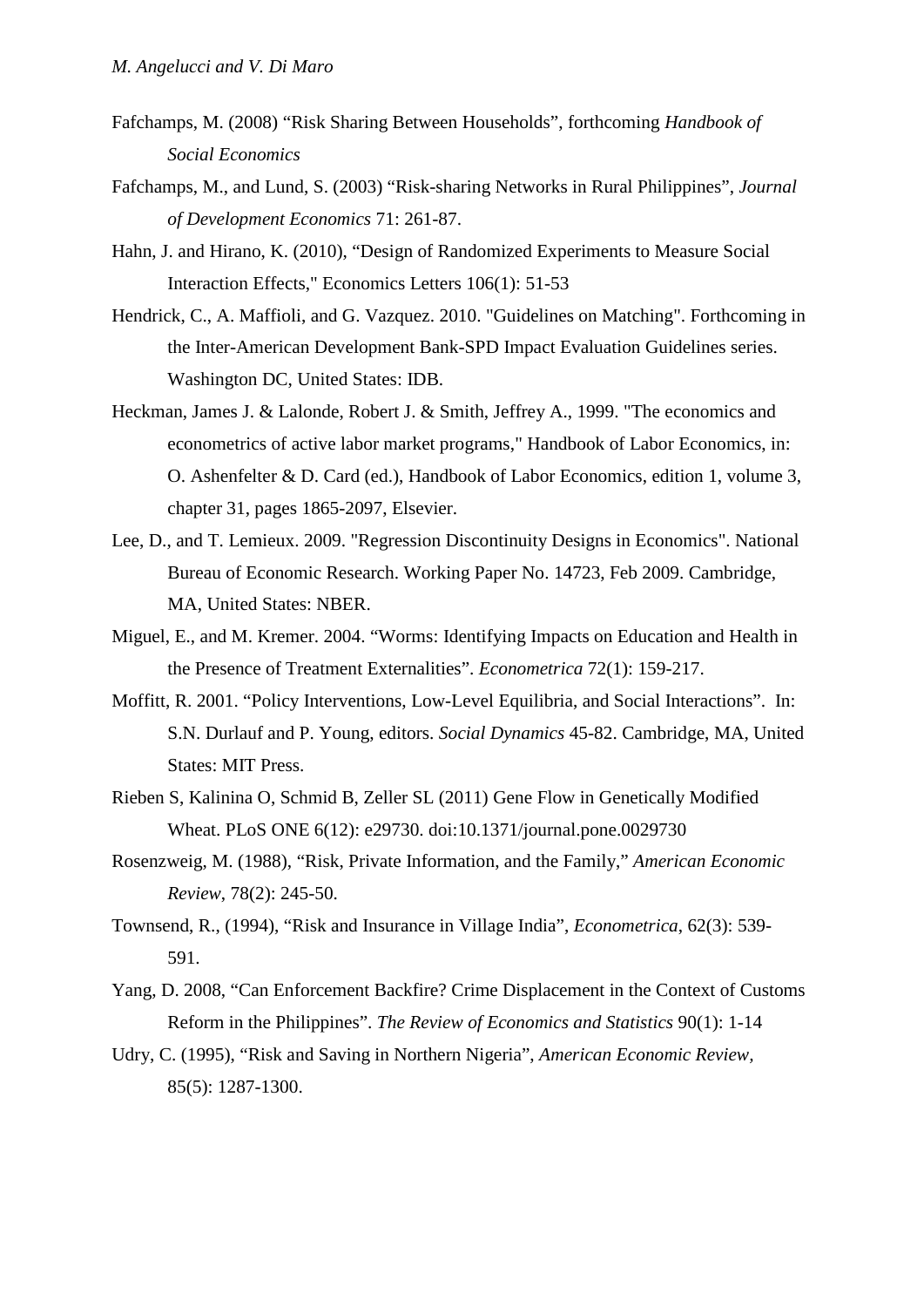

**Figure 1. PROGRESA: Data structure**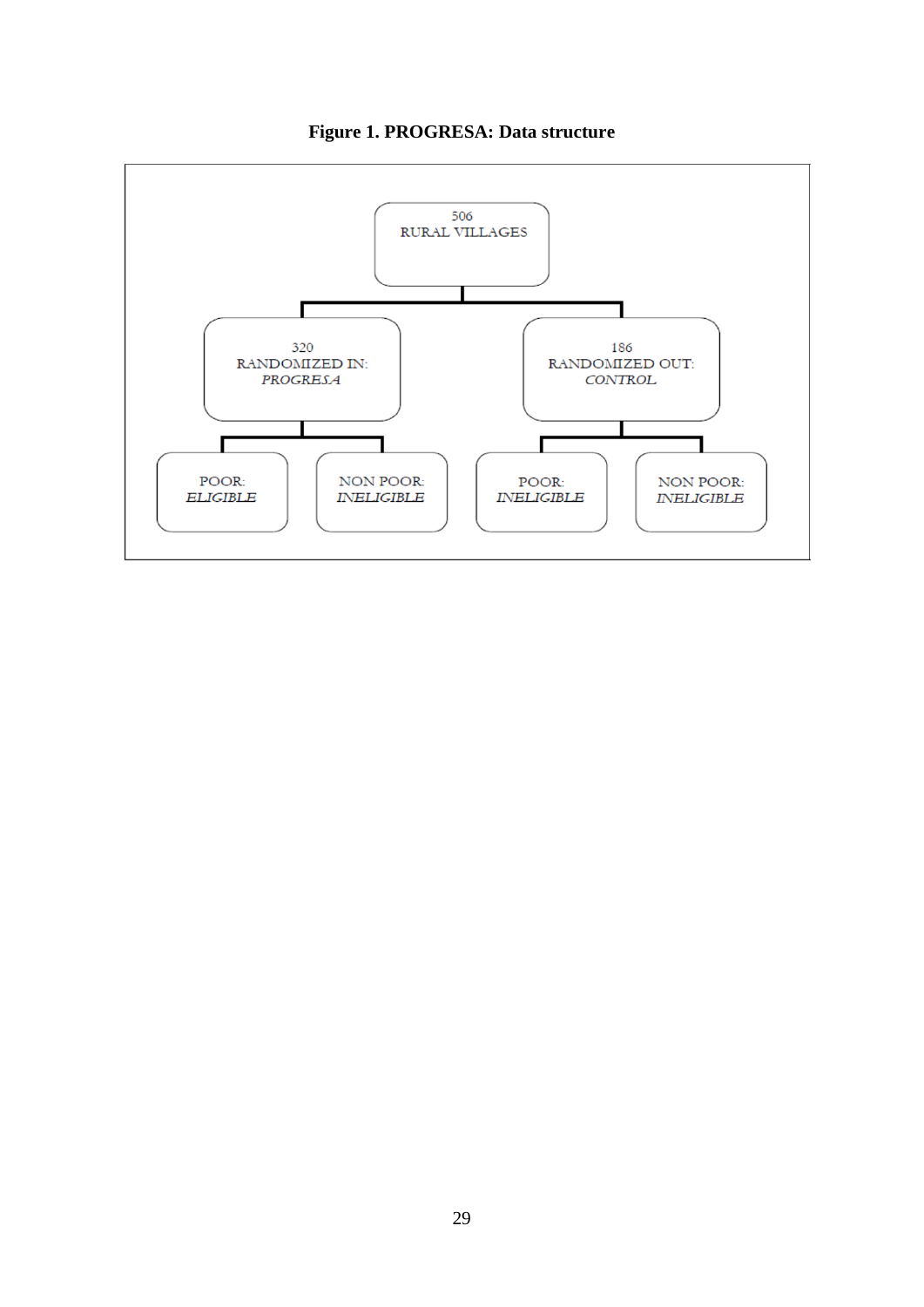|           |              | Ineligibles |            | Eligibles    |              |  |  |
|-----------|--------------|-------------|------------|--------------|--------------|--|--|
|           | May 1999     | Nov. 1999   |            | May 1999     | Nov. 1999    |  |  |
| Control   | 213.69       | 206.71      |            | 159.92       | 153.7        |  |  |
|           | [212.19]     | [232.56]    |            | [158.33]     | [126.72]     |  |  |
| Treatment | 233.06       | 224.08      |            | 185.66       | 184.31       |  |  |
|           | [303.79]     | [285.61]    |            | [193.81]     | [172.25]     |  |  |
| ITE       | 20.72        | 18.84       | <b>ATE</b> | 24.42        | 29.86        |  |  |
|           | $[10.19]$ ** | $[9.42]$ ** |            | $[5.64]$ *** | $[4.79]$ *** |  |  |

**Table 1: Average peso monthly food consumption per adult equivalent: levels and differences**

From Angelucci and De Giorgi (2009). Monthly pesos per adult equivalent at Nov. 1998 prices; the exchange rate is roughly 10 pesos per USD. We report the standard deviations of the means and the standard errors, in brackets, of the treatment effects. The latter are clustered at village level with \*\*\* and \*\* indicating significance at the 1 percent and 5 percent levels respectively. The set of conditioning variables we add to the regressions in the left panel are: household poverty index, land size, head of household gender, head of household age, whether head of household speaks indigenous language, head of household literacy; at the locality level, poverty index and number of households. All variables are at 1997 values.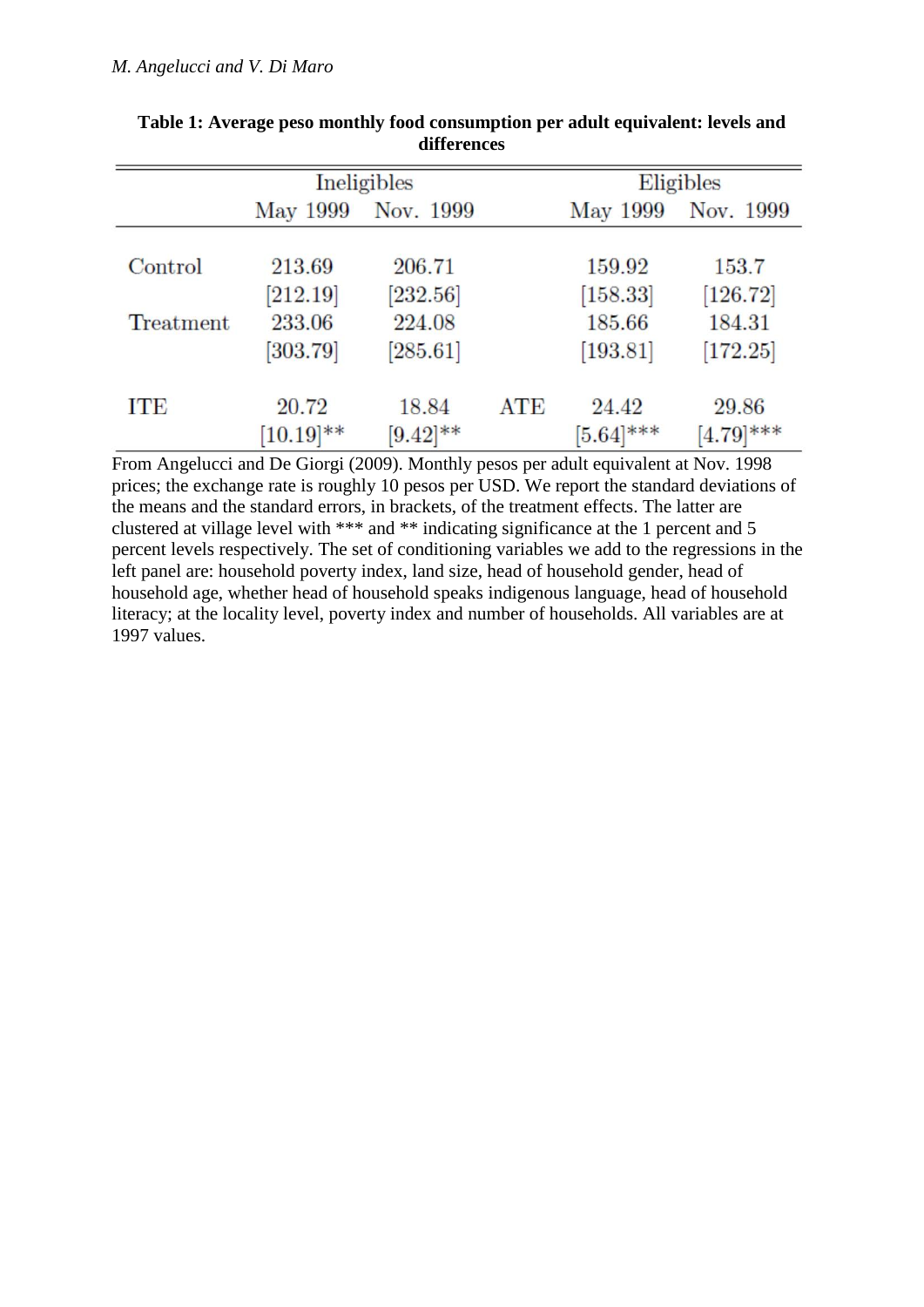| Table 2: Effect of PROGRESA on log village prices, standard errors (in parentheses) |  |  |  |  |
|-------------------------------------------------------------------------------------|--|--|--|--|
| clustered at the village level.                                                     |  |  |  |  |

| Dependent variable: log price | Double difference | Simple difference |  |  |
|-------------------------------|-------------------|-------------------|--|--|
|                               |                   |                   |  |  |
| Effect on log prices          | $-0.008$          | 0.004             |  |  |
|                               | (0.011)           | (0.006)           |  |  |
| Average log prices in control | 1.68              | 1.72              |  |  |
| villages                      | $(0.01)$ ***      | $(0.01)$ ***      |  |  |
|                               |                   |                   |  |  |
| Observations                  | 72216             | 54036             |  |  |